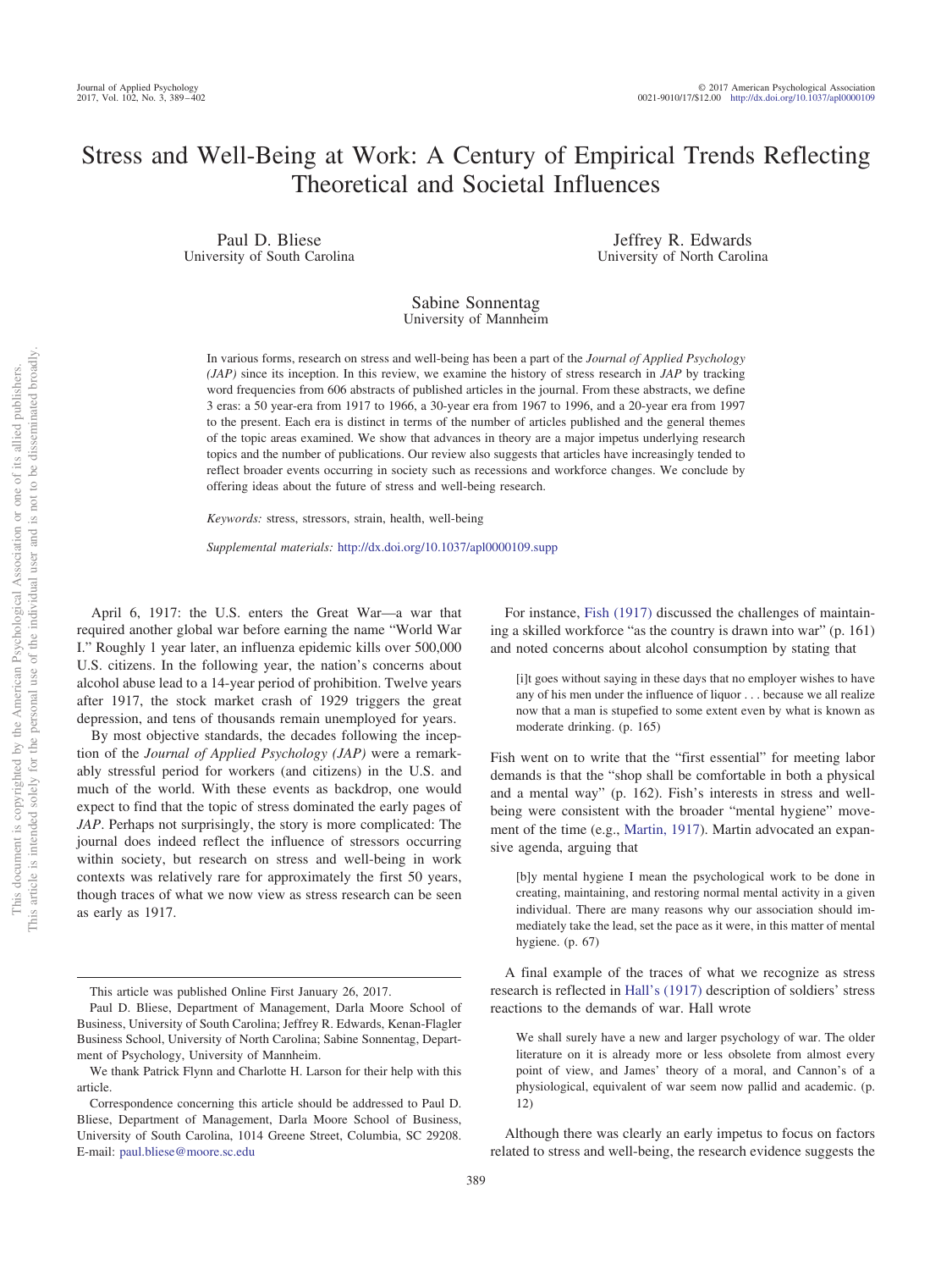agenda was not widely adopted in the early years of *JAP*. Furthermore, published articles during the early decades failed to reflect the broad visions proposed by individuals such as Hall, Martin, and Fish. Instead, articles we recognize as stress research tended to examine demographic variables such as age, race, profession, and physical activity as predictors of outcomes such as mental fatigue and psychoneurotic symptoms (e.g., [Garth, 1920;](#page-11-2) [Elwood, 1927\)](#page-11-3). While these types of articles laid the foundations for future work, they did not really capture the calls to "immediately take the lead" with respect to "maintaining and restoring" mental hygiene by Martin, meeting the "first essential" for "comfortable" shops advocated by Fish, or advancing a "new and larger psychology of war" anticipated by Hall.

Based on our review, it took 16 years for the journal to publish a study that can be clearly identified as having both a workrelevant stressor and strain. [Laird \(1933\)](#page-12-1) experimentally examined the effects of loud noise (an organizational stressor) and noted that loud noise appeared to cause somatic complaints (a strain). Laird wrote that "[w]ith the more intense noises muscular stiffness was noted, especially in the neck and legs" (p. 328) and speculated that the stiffness was due to an accumulation of lactates, given that "[n]either of these groups of muscles was used during the work period . . ." (p. 328). Laird's examination of work stressors and strains associated with the industrial age was followed by others, but the number of publications was relatively small for another 30 or so years at which point (the mid to late 1960s) the rate of publications increased substantially.<sup>1</sup>

In this review, we follow the development of stress and wellbeing research published in *JAP* over the past 100 years. We examine how publication trends were influenced by larger societal events and developments in stress theory. The foundation of our review is based upon 606 stress-related articles published in *JAP* from 1917 to present.

The structure is as follows: First, we define key terms that fall within the domain of our review. Second, we examine significant historic events and macro societal trends that frame stress research. Third, we identify important developments in theory related to stress and well-being. Fourth, we examine articles published in the journal during the past 100 years and consider how these publications relate to events in society and advances in theory. As part of our review, we identify articles that we consider exemplary and influential. Finally, we summarize the first century, take stock of theoretical and empirical research, and discuss future directions.

#### **Defining Key Terms**

When summarizing theory and empirical research on stress and well-being, one of the key challenges involves the varied interpretations of key terms. The term "stress," in particular, has multiple meanings, referring to a condition or event in the situation, the person's reaction to the situation, or the relationship between the person and situation [\(Hobfoll, 1989;](#page-11-4) [Jex,](#page-12-2) [Beehr, & Roberts, 1992;](#page-12-2) [McGrath, 1970\)](#page-12-3). For this reason, stress research often differentiates stressors (conditions and events causing subsequent reactions), perceived stress (perception and appraisal of the stressors), and strains (psychological, physiological, and behavioral outcomes). Research in the domain of stress and well-being has also focused extensively on moderators—attributes of the individual or work environment that alter

the strength of links between stressors, perceived stress, and strains. Therefore, in this review, we differentiate among stressors, perceived stress, strain, and moderators and reserve the term "stress" to designate the domain of stress research (cf. [Beehr & Newman, 1978;](#page-10-0) [Kahn & Byosiere, 1992\)](#page-12-4).

#### **Historic Events and Macro Societal Trends**

Scientific journals vary in the degree to which published articles are expected to mirror broad societal events. However, it is reasonable to assume that, as an applied journal, *JAP* would publish articles that reflect societal events. Based on this assumption, we assembled a chronology of major events that would ostensibly have signified stressors and engendered strain in the working population. Online Appendix A lists these events, and we supplement these events by identifying systemic changes in society that span the time frame of our review.

# **Macro Societal Trends**

As a whole, the century between 1917 and 2017 represented a period of major political, economic, technological, and societal change. Major historic events include two world wars and other significant conflicts (e.g., Korean War, Vietnam War). The century also witnessed the emergence of new nations, mainly in Africa and Asia, along with the rise and fall of the Soviet Union. Concurrent with these events, people faced economic turbulence. The Great Depression (1929–1939) had major impacts on many countries, and in the U.S., the gross national product dropped substantially while the unemployment rate exceeded 20%.

Technology transformed how people lived and worked. In the early 20th century, industrial work was dominated by mass production, enabled by the assembly line popularized by the Ford Motor Company in 1913. During the subsequent decades, rationalization of tasks and jobs continued [\(Davis & Taylor, 1972\)](#page-11-5). These developments triggered employee reactions such as alienation invoking feelings of powerlessness, meaninglessness, social isolation, and self-estrangement [\(Shepard, 1977\)](#page-13-0). Signs of these effects include large-scale strikes in 1946 and the seizure of U.S. steel mills to avoid strikes in 1952 (online Appendix A).

Throughout the century, information and communication technology influenced all areas of the economy. The introduction of mainframe computers in the 1960s had relatively limited effects, but the subsequent development of microprocessors led to pervasive changes. For instance, the manufacturing industry witnessed the introduction of computer-aided design, computerized numerically controlled machine tools, and industrial robots. Administrative jobs substantially changed with the advent of personal computers following the release of the IBM PC in 1981. The use of computerized communication technologies accelerated after commercial Internet providers increasingly entered the market in the late 1980s documented by the increase in Internet users worldwide from 394 million in 2000 to 2.94 billion in 2014 [\(Statista, 2015\)](#page-13-1).

With these technological changes, many jobs were no longer restricted to one location (e.g., onsite offices) and could instead be

 $<sup>1</sup>$  As a point of interest, we note that Laird is one of the top 25</sup> stress-related articles for citation rates in the first 50 years of the journal (see online Appendix B).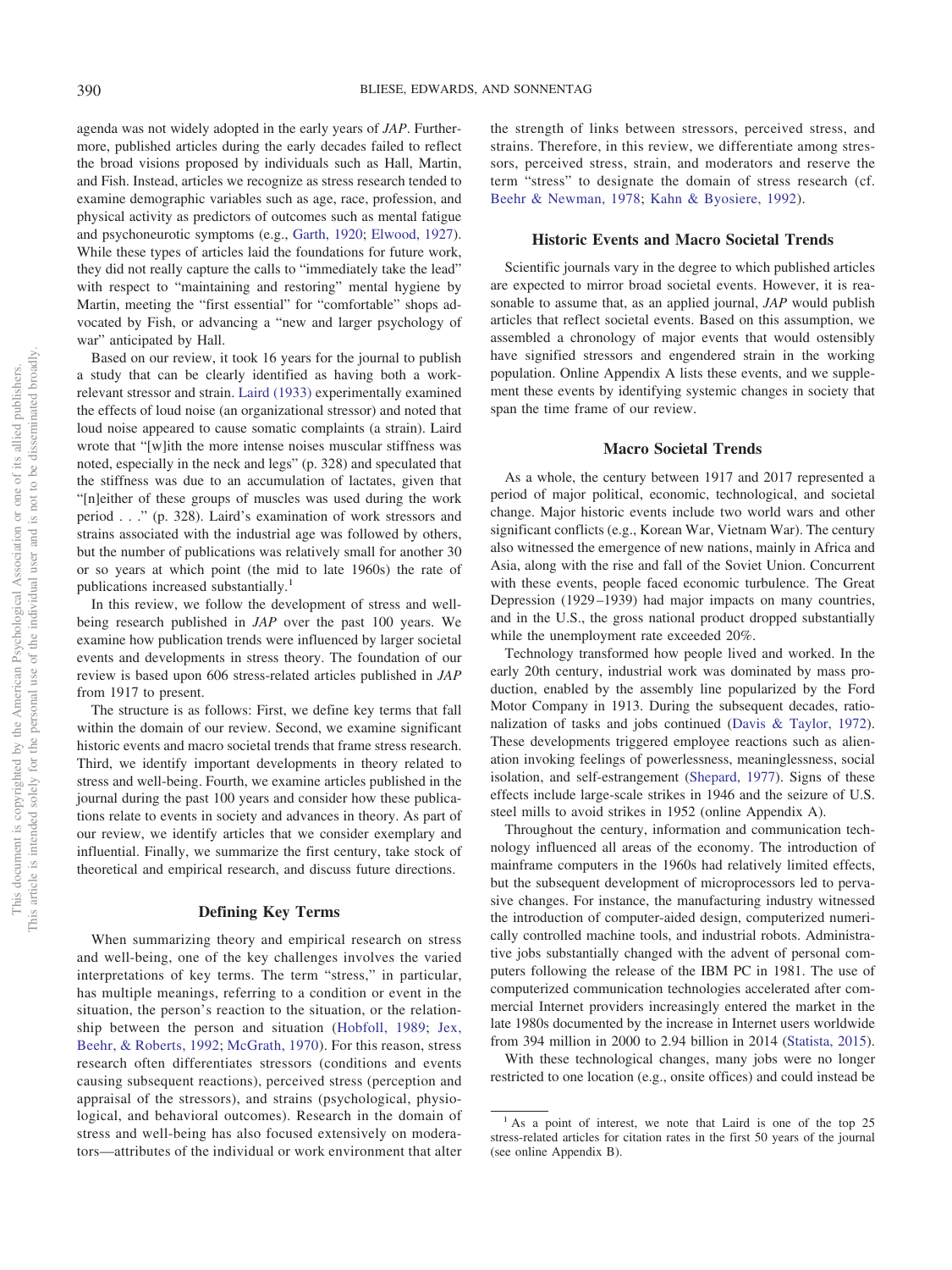conducted in other places, such as the home. On the one hand, this trend contributed to telecommuting arrangements that had the potential to increase individual autonomy and reduce work–family conflict and role stress [\(Gajendran & Harrison, 2007\)](#page-11-6). On the other hand, mobile devices enabled employees in many jobs to work "anywhere, anytime" and stay electronically tethered to work outside formal working hours. These changes in work patterns created situations in which the boundaries between work and life became permeable, a development with both positive and negative implications for stress experiences.

Several other major changes occurred during the 20th century. First, jobs in the primary and secondary economic sectors (extracting raw materials and producing goods) steadily declined, while jobs in the tertiary (or service sector) increased, particularly in the Western world. Notably, in the U.S. the percentage of employees working in the service sector increased from around 65% in 1961 to over 85% in 2010. This shift accompanied changes in job requirements and job stressors, such as reduced physical and environmental stressors (e.g., [Laird, 1933\)](#page-12-1) and increased stressors related to emotional labor [\(Pugliesi, 1999\)](#page-12-5).

Second, the participation of women in the labor market grew dramatically. In 1920, about 20% of the female U.S. population was employed. This figure rose to 60% in 2000, with the largest increase occurring between 1960 and 1980. As a result, men and women living in dual-earner families had to deal with changes in work and nonwork roles and responsibilities, leading to increases in conflict between work and family (e.g., [Higgins, Duxbury, &](#page-11-7) [Irving, 1992\)](#page-11-7).

Third, during the second half of the 20th century, the economy became increasingly global. This development was accompanied by global competition that arguably contributed to an increase in stressors such as workload, job insecurity, and downsizing. Globalization was also associated with increased international mobility of individuals, often leading to stressful experiences for those adjusting to new cultures and work environments [\(Silbiger &](#page-13-2) [Pines, 2014\)](#page-13-2).

Taken together, these political, economic, technological, and societal developments had broad and significant effects on people's lives in and outside of work. These events provide a backdrop against which theoretical and empirical research on work-related stress grew and developed over the century.

# **Key Theoretical Models**

# **General Theories of Psychological Stress**

The founding of *JAP* in 1917 roughly coincided with the beginnings of theory development in contemporary stress research. Most of these early developments originated outside of the organizational literature but were eventually integrated into research on stress in work settings. We first summarize key theoretical models in the literature on psychological stress in general and then turn to models devoted to stress in work settings.

Historical accounts of the stress field (e.g., [Cooper & Dewe,](#page-11-8) [2004;](#page-11-8) [Lazarus, 1993;](#page-12-6) [Mason, 1975a,](#page-12-7) [1975b\)](#page-12-8) often trace the origins of stress research to [Cannon \(1915\),](#page-10-1) who coined the phrase "fight or flight" to describe an organism's response to an external threat. [Cannon \(1932\)](#page-10-2) later indicated that the response to threat represents deviation from homeostasis, which he viewed as the self-regulation of

physiological processes. A subsequent landmark is the work of [Selye \(1936\),](#page-13-3) who described reactions to stress in terms of the general adaptation syndrome (GAS), which referred to the nonspecific response of the body to any demand. According to Selye, the GAS comprised three stages that included alarm, resistance, and exhaustion—the first two of which involved attempts to adapt to the demand, and the third indicating depletion of adaptive energy. Like Cannon, Selye focused on physiological responses to stress, such as changes in adrenaline, cortisol, and other hormones.

In the 1960s, the field of stress research experienced a noticeable shift as it began to focus on major life events that required adjustment and led to psychological and physical illness [\(Dohren](#page-11-9)[wend & Dohrenwend, 1981;](#page-11-9) [Thoits, 1983\)](#page-13-4). This research was stimulated by the development of the Social Readjustment Rating Scale (SRRS; [Holmes & Rahe, 1967\)](#page-12-9), a checklist that comprised 43 stressful life events. Scores on the SRRS were weighted by the amount of readjustment each event was deemed to require and summed to derive an overall measure of life stress. The SRRS has been used in numerous studies [\(Dohrenwend, 2006\)](#page-11-10), although its relationships with mental and physical symptoms were generally modest, with correlations rarely exceeding .30.

The modest relationships between life events and illness prompted investigations into factors that might moderate these relationships, such as personality, self-esteem, social support, Type-A behavior, and the meaning of the event to the individual [\(Cohen & Edwards,](#page-10-3) [1989;](#page-10-3) [Cohen & Wills, 1985;](#page-10-4) [Kessler, Price, & Wortman, 1985\)](#page-12-10). Research showed that the relationship between life events and outcomes depended on event timing and magnitude as well as the undesirability and perceived control over the events [\(Mullen &](#page-12-11) [Suls, 1982;](#page-12-11) [Thoits, 1983;](#page-13-4) [Vinokur & Selzer, 1975\)](#page-13-5). As such, this research began to underscore the essential role of individual differences in the stress process, a theme that permeated subsequent theoretical work.

Arguably, one of the most influential theoretical models of psychological stress was the transactional theory presented by Lazarus in 1966 and later expanded by Lazarus and Folkman in 1984 [\(Lazarus, 1966;](#page-12-12) [Lazarus & Folkman, 1984\)](#page-12-13). Lazarus' theory reinforced the importance of subjective factors in the stress process and asserted that the effects of potential stressors on well-being were largely determined by how they were cognitively appraised by the individual. Lazarus distinguished two forms of cognitive appraisal: (a) primary appraisal, which determined whether a potential stressor was viewed as harmful, threatening, or challenging; and (b) secondary appraisal, which considered what individuals might do to manage the stressful transaction. Lazarus' work also placed particular emphasis on the ways in which individuals cope with stress (e.g., [Lazarus, 1993;](#page-12-6) [Lazarus, Averill, & Opton, 1974\)](#page-12-14). Lazarus contrasted coping styles, which are individual differences that characterize how people cope, with coping processes, which focus on the particular approaches people use to manage stressful transactions between the person and situation. This work stimulated the development of measures designed to assess the variety of processes by which people cope with stress, of which the Ways of Coping Questionnaire [\(Folkman & Lazarus, 1988\)](#page-11-11) became the most widely used.

The central importance of cognitive appraisal underscored by Lazarus was maintained in subsequent theoretical work. A prime example is the conservation of resources (COR) theory proposed by [Hobfoll \(1989\).](#page-11-4) This theory posits that stress occurs when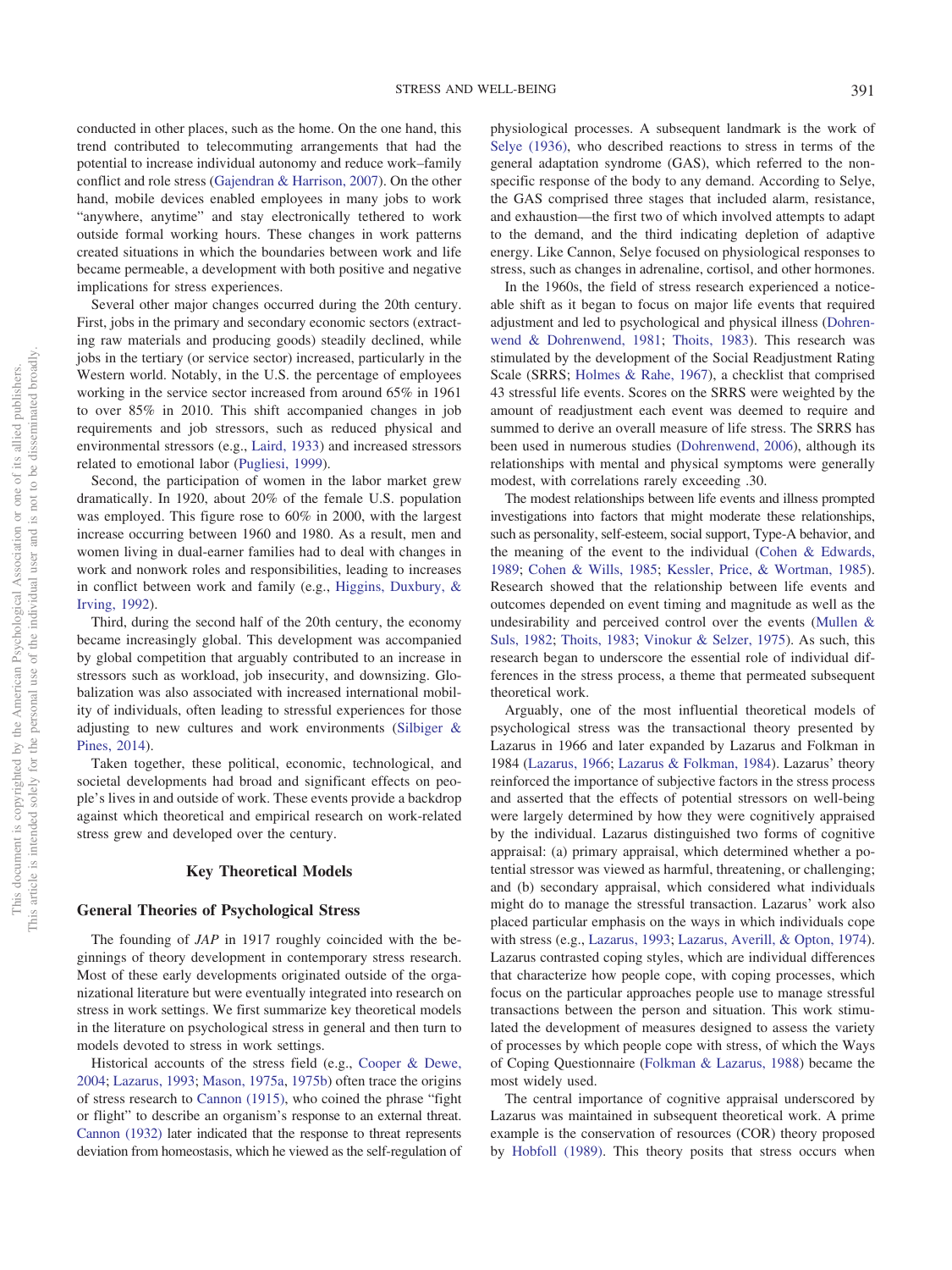resources the individual considers valuable are threatened, lost, or foregone. Resources in COR theory refer to objects, conditions, and personal characteristics that are valued in their own right or because they can help the individual achieve or protect other valued resources. COR theory was initially framed as an alternative to appraisal-based theories, such as Lazarus' transactional theory, by placing greater emphasis on the objective environment as a determinant of stress. Nonetheless, cognitive appraisal plays a key role in the evaluation of resources, the perception that resources are at risk, and other basic processes involved in COR theory. Although some researchers have argued that certain symptoms of strain, such as affective arousal, might not require cognitive appraisal as a precursor [\(Zajonc, 1984\)](#page-13-6), most contemporary theories of stress indicate that appraisal plays a key role in translating experienced stressors into strains and coping processes [\(Lazarus, 1984\)](#page-12-15).

# **Theories of Stress in Work Contexts**

Many of the theoretical developments in research on psychological stress have parallels in theories that focus on stress in the workplace. For example, [Bhagat \(1983\)](#page-10-5) proposed a model of the effects of stressful life events on individual performance, satisfaction, and adjustment in organizational settings and developed a checklist that distinguished potentially stressful events associated with job and personal domains [\(Bhagat, McQuaid, Lindholm, &](#page-10-6) [Segovis, 1985\)](#page-10-6). Other frameworks have focused on work stressors that represent ongoing conditions rather than acute life events. For instance, the reviews of job stress research by [Cooper and Marshall](#page-11-12) [\(1976\)](#page-11-12) and [Beehr and Newman \(1978\)](#page-10-0) were seminal publications presenting frameworks that identified various job characteristics considered sources of stress. These frameworks also include individual differences that can modify the effects of job stressors, many of which overlap with those examined in psychological stress research. In a similar vein, [Karasek \(1979;](#page-12-16) [Karasek &](#page-12-17) [Theorell, 1990\)](#page-12-17) developed a model that focused on two key job characteristics, job demands and job decision latitude, predicting that mental strain is the product of high demands coupled with low decision latitude. Along similar lines, Frankenhaeuser and colleagues [\(Frankenhaeuser & Gardell, 1976;](#page-11-13) [Frankenhaeuser & Jo](#page-11-14)[hansson, 1986\)](#page-11-14) established a program of research that examined stress in terms of job demands relative to worker control in industrial settings, with particular emphasis on psychobiological outcomes. Analogously, the challenge-hindrance approach to job stress [\(Cavanaugh, Boswell, Roehling, & Boudreau, 2000;](#page-10-7) [LePine,](#page-12-18) [LePine, & Jackson, 2004\)](#page-12-18) classifies work-related demands and circumstances as challenges or hindrances based on whether they bring about gains or losses for the employee.

Other theories of stress at work emphasize the role of cognitive appraisal, echoing the theories of psychological stress set forth by Lazarus, Hobfoll, and others. A notable example is the theory of role stress by Kahn and colleagues [\(Kahn & Quinn, 1970;](#page-12-19) [Kahn,](#page-12-20) [Wolfe, Quinn, Snoek, & Rosenthal, 1964\)](#page-12-20), which examines how characteristics of organizational roles (e.g., conflict, ambiguity, overload) are perceived and experienced as stressors by role incumbents, leading to affective and physiological symptoms as well as coping responses. Likewise, the person– environment (P–E) fit theory of job stress [\(French, Caplan, & Van Harrison, 1982\)](#page-11-15) distinguishes objective person and environment factors from their

subjective counterparts and emphasizes the fit between the subjective person and environment as the key determinant of psychological, physiological, and behavioral strains along with coping and defense mechanisms. Similarly, the cybernetic theories of work-related stress proposed by [Cummings and Cooper \(1979\)](#page-11-16) and [Edwards \(1992\)](#page-11-17) frame stress as a discrepancy between perceptions and important desires which lead to psychological and physical symptoms and efforts to resolve perceived discrepancies. Along similar lines, the conceptualization of stress in organizations presented by [Schuler \(1980\)](#page-13-7) posits that stress exists when a person is confronted with demand, constraint, or opportunity for being, having, or doing what he or she desires, which leads to psychological, physical, and behavioral symptoms as well as efforts to reduce stress and its deleterious effects.

As noted above, theories of work stress that emphasize cognitive appraisal often posit that stress not only influences strains and illness but also triggers coping efforts directed at the sources of stress. Strategies for coping with work-related stress have been discussed (e.g., [Dewe, O'Driscoll, & Cooper, 2010;](#page-11-18) [Latack &](#page-12-21) [Havlovic, 1992\)](#page-12-21), and various frameworks have been presented that distinguish basic forms of coping, such as control, escape, and symptom management [\(Latack, 1986\)](#page-12-22) and rational task-oriented behavior, emotional release, distraction, passive rationalization, social support [\(Dewe & Guest, 1990\)](#page-11-19). Some discussions take a more focused approach by addressing how people cope with specific sources of work-related stress, such as job loss [\(Latack,](#page-12-23) [Kinicki, & Prussia, 1995\)](#page-12-23) and work–family conflict [\(Wiersma,](#page-13-8) [1994\)](#page-13-8). Although coping with work stress has been addressed from a theoretical standpoint, relatively few studies of work stress have provided a detailed analysis of how people cope with stress.

As with research on stressful life events, many studies of job stress have examined moderator variables that can influence relationships between stressors, perceived stress, and outcomes. These variables include individual differences such as personality [\(Parkes,](#page-12-24) [1994\)](#page-12-24), locus of control [\(Marino & White, 1985\)](#page-12-25), self-esteem [\(Ganster](#page-11-20) [& Schaubroeck, 1991\)](#page-11-20), and Type A behavior pattern (e.g., [Edwards,](#page-11-21) [Baglioni, & Cooper, 1990,](#page-11-21) and the *JAP* monograph [Ganster, Schau](#page-11-22)[broeck, Sime, & Mayes, 1991\)](#page-11-22) as well as contextual variables, particularly social support [\(House, 1981;](#page-12-26) [Viswesvaran, Sanchez, &](#page-13-9) [Fisher, 1999\)](#page-13-9).

In summary, the development of stress theories, both in general and within the domain of work, has followed a progression that can be traced using the broad classes of variables we used to define the stress process. This progression begins with identifying stressors and associated strains, delves into the cognitive appraisal processes by which stress is perceived, and introduces variables that moderate the linkages between stressors, perceived stress, and strains. We use this summary of theories as a backdrop against which to review stress research that has appeared in *JAP*. Our review also takes into account the chronology of historical events that have implications for work stress, as presented in the preceding section.

#### **Empirical Word Counts**

We examined macro trends over time using 606 *JAP* articles identified using an "OR" operator on the search terms "stressor," "stress," "strain," "well-being," "mental health," "physical health," "illness," "fatigue," "mental hygiene," "anxiety," and "depression." The abstracts from the 606 articles were subjected to word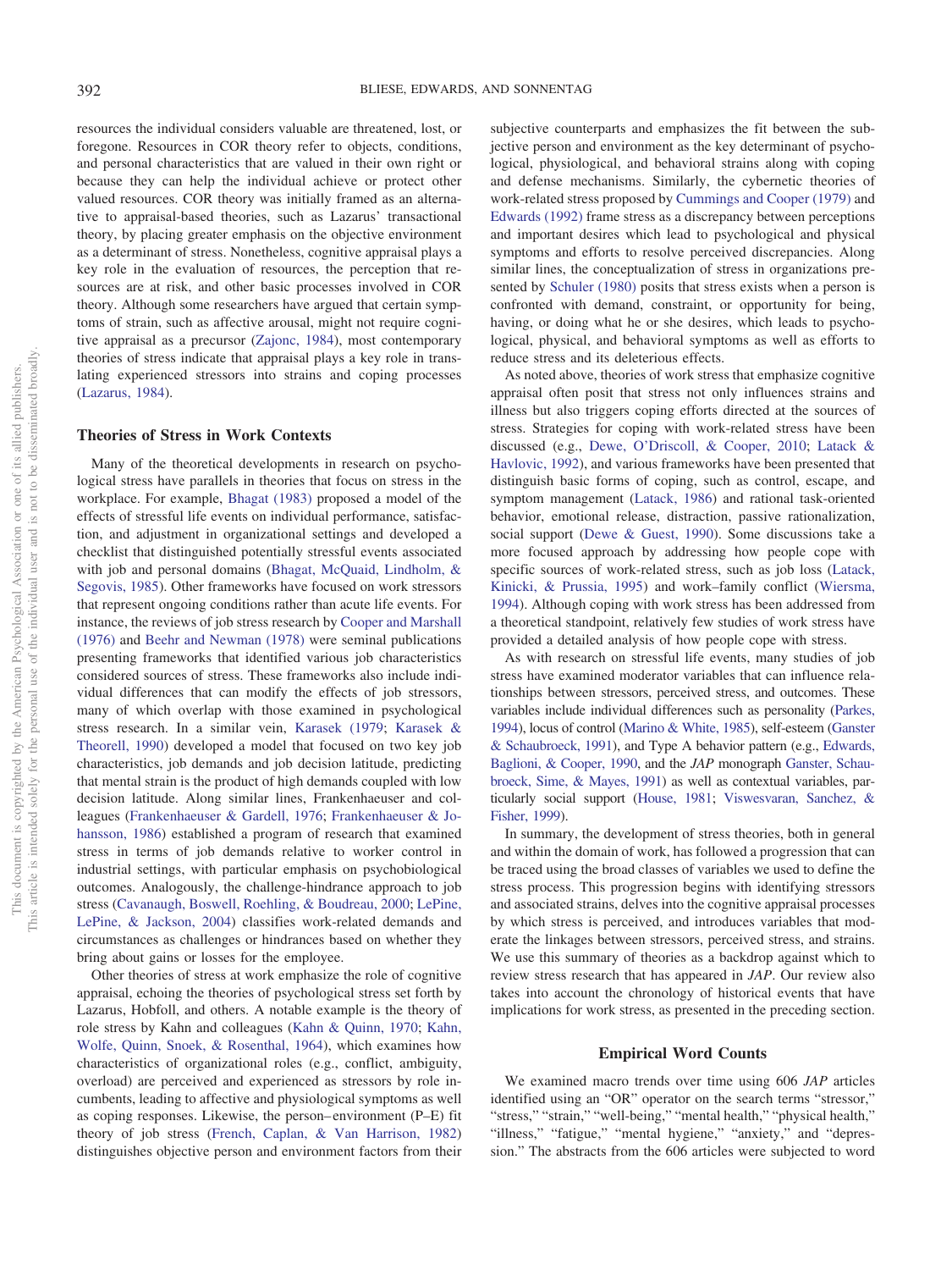frequency counts using the tm package for R [\(Feinerer, Hornik, &](#page-11-23) [Meyer, 2008,](#page-11-23) [R Core Team, 2014\)](#page-12-27). While the search terms identify the broader class of relevant literature, the word count frequencies from abstracts provide insight into specific research topics and contexts. That is, the key words in the search terms identified the relevant sample of published research, and the word count frequency gives specific insights into how researchers applied the concepts. In this way, the work– count frequencies help capture societal, theoretical, and empirical trends in stress research across the 100 years of our review.

Our goal was to cast a broad net capturing commentaries, book reviews, and empirical studies related to stress and well-being. The specific search terms were selected based on: (a) an article-byarticle examination of the first 10 years of published articles; (b) an examination of articles every fifth year through the 1960s; and (c) our knowledge of terms used in influential books and articles. It was important to directly examine early articles because some relevant studies used terms such as "mental hygiene" and "mental fatigue" that would not be identified using terms from the contemporary stress literature.

The original query returned 642 matches. We eliminated 36 articles that triggered false positives, as when the word "stress" was used as a synonym for "emphasize" as in "the authors stress." In the early decades, we also excluded several articles that met our search terms in ways we did not intend (e.g., "eyestrain," "judgmental fatigue"). The remaining 606 articles provide a rich source for textual analyses that we found to be consistent with other sources of information, such as citation rates, historic reviews, and our knowledge of the field.

## **Number of Publications by Year**

[Figure 1](#page-4-0) provides a visual representation of the annual percent of articles meeting our search criteria relative to the total number of publications during the year. Until the 1970s, approximately 5% of the articles met our criteria, with fluctuations between 0% and 10%. Beginning in the late 1960s and early 1970s, between 5% and 10% of the articles were focused on stress and well-being, and during the past 15 years over 10% of the articles in any given year have addressed stress and well-being. The pattern suggests three broad eras: the 50-year period between 1917 and 1966  $(n = 173)$ ;

<span id="page-4-0"></span>*Figure 1.* Percent of total articles meeting search criteria.

a 30-year period between 1967 and 1996  $(n = 213)$ ; and the 20-year period for 1997 to present  $(n = 220)$ .

Setting boundaries for these three eras requires categorizing a continuous process and is therefore somewhat arbitrary. That said, the eras appear to correspond with several noteworthy landmarks in stress research. For instance, the boundary between the first and second eras roughly coincides with the publication of [Kahn,](#page-12-20) [Wolfe, Quinn, Snoek, and Rosenthal's \(1964\)](#page-12-20) seminal book on role stress, [Kornhauser's \(1965\)](#page-12-28) book on mental health of the industrial worker, and [Lazarus' \(1966\)](#page-12-12) book on psychological stress and the coping process. The boundary between the second and third eras marks a widespread increase in research related to job stress and health. For instance, in 1986 the WHO Ottawa Charter for Health Promotion was adopted and set the starting point for a greater emphasis on stress and health issues. The Charter emphasized the importance of health and was followed by a partnership between the American Psychological Association (APA) and the National Institute for Occupational Health and Safety (NIOSH) aimed at promoting the new field of occupational health psychology. In addition, in 1996 the first volume of the *Journal of Occupational Health Psychology* was published, suggesting that the increased interest in job stress research was sufficient to support a new journal.

[Figure 2](#page-5-0) presents a visual representation of wordclouds for each era. In the wordclouds, a word is presented only if it occurred with at least a frequency of 25% relative to the total number of articles. With this approach, wordclouds for eras are roughly normalized for differences in the total number of articles. In the wordclouds, the most frequently used words are in the center of the cloud, and words further out have lower frequency. Due to the 25% selection criteria, low frequency words do not appear at all.

[Figure 2](#page-5-0) conveys the degree to which terminology in *JAP* articles has consolidated over the years. The relative absence of words in the first era captures the lack of a unifying theoretical framework and the diversity of research topics. As such, only 10 words appeared 43 times (25% of 173). In contrast, the wordcloud for the second era reveals 24 words that occurred at least 53 times (25% of 213), and for the third era, the wordcloud reflects 49 words occurring in at least 55 times (25% of 220). In the following section, we examine word count frequency of the top 25 words by era (see [Table 1\)](#page-5-1) and relate these counts to key historic events and major theoretical developments (online Appendixes B, C, and D provide citations and abstracts for the top 25 most cited articles by era as defined by Google Scholar). We emphasize that we used the words from the abstracts as a foundation of our review, but we augmented the word frequency data with other information, such as citation rates and our knowledge of the field.

#### **The 1917 to 1966 Era**

The first era is difficult to characterize from either a theoretical or applied perspective. The word frequency for this era (see [Table](#page-5-1) [1\)](#page-5-1) reveals that the most frequently used term was the word "book," followed by the words "review(s)" and "author(s)." A large number of articles that met our search criteria during the period were reviews of books on "mental hygiene" and similar topics related to stress.

While book reviews dominated the first era, traces of what we currently recognize as research on stress and well-being are also

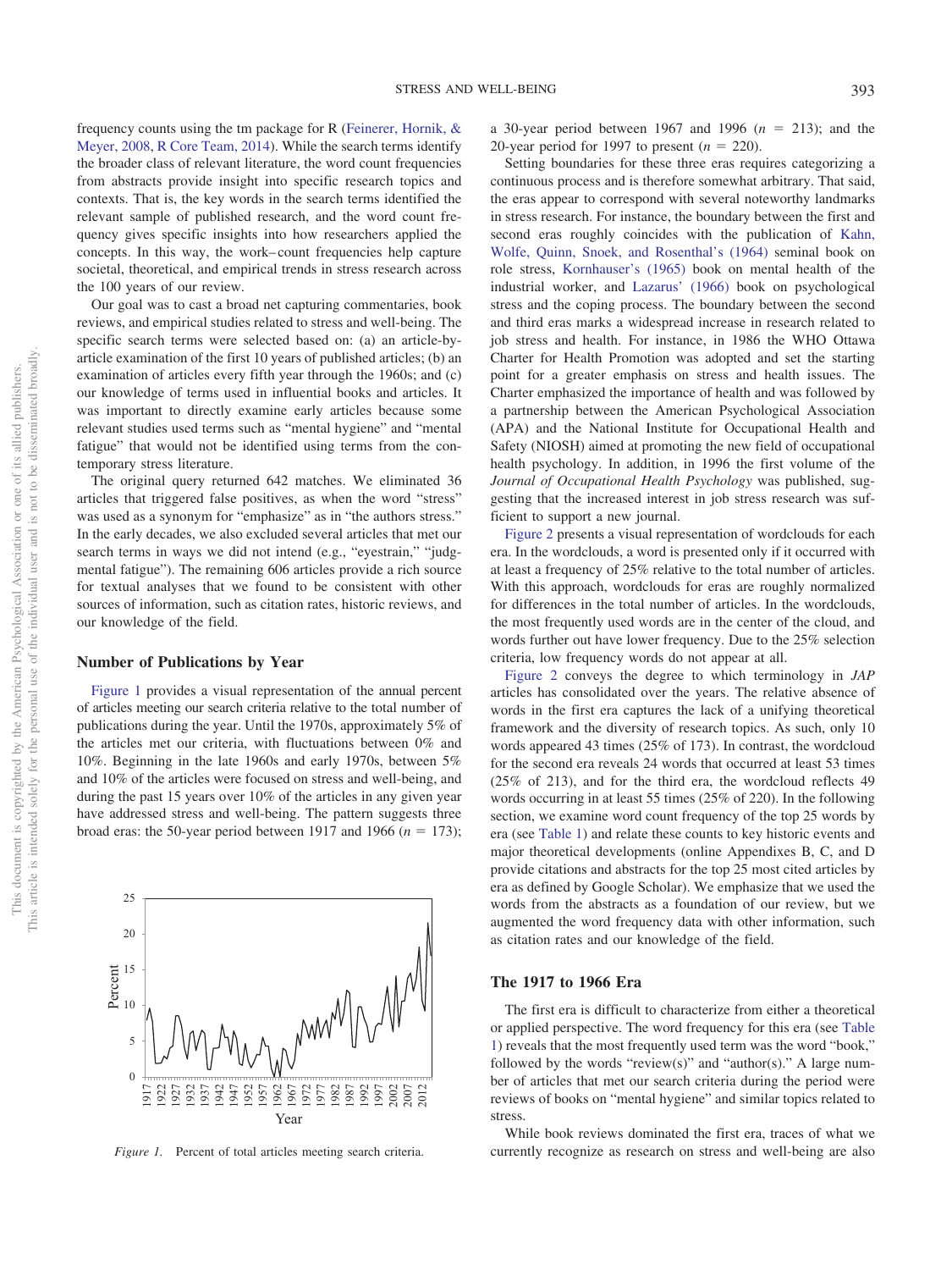

*Figure 2.* Wordclouds for three eras.

<span id="page-5-1"></span>

| Table 1 |  |                                  |  |
|---------|--|----------------------------------|--|
|         |  | Top 25 Words in Abstracts by Era |  |

| x                            |       |                              |       |                             |       |
|------------------------------|-------|------------------------------|-------|-----------------------------|-------|
| 1917-1966 Era<br>$(n = 173)$ |       | 1967-1996 Era<br>$(n = 213)$ |       | 1997-Present<br>$(n = 220)$ |       |
| Word                         | Count | Word                         | Count | Word                        | Count |
| book                         | 169   | job                          | 253   | work                        | 341   |
| mental                       | 131   | stress                       | 205   | job                         | 313   |
| group(s)                     | 104   | work                         | 165   | study(ies)                  | 243   |
| tests(s)                     | 90    | group(s)                     | 152   | effect(s)                   | 217   |
| psychology                   | 78    | effect(s)                    | 126   | employee(s)                 | 213   |
| reviews                      | 64    | satisfaction                 | 117   | relationship(s)             | 209   |
| group                        | 64    | performance                  | 109   | results                     | 161   |
| scale(s)                     | 61    | role                         | 108   | related                     | 141   |
| work                         | 60    | results                      | 103   | performance                 | 135   |
| problem(s)                   | 58    | significant(ly)              | 96    | negative(ly)                | 130   |
| author(s)                    | 56    | related                      | 94    | individual(s)               | 127   |
| fatigue                      | 54    | relationship(s)              | 91    | level(s)                    | 126   |
| study                        | 52    | analysis(es)                 | 85    | support                     | 120   |
| child(ren)                   | 51    | measure(s)                   | 84    | emotional                   | 118   |
| hygiene                      | 48    | support                      | 77    | behavior(s)                 | 115   |
| personality                  | 41    | study                        | 71    | theor(etical)               | 111   |
| part                         | 39    | social                       | 67    | time                        | 110   |
| social                       | 38    | organizational               | 66    | examine(d)                  | 108   |
| performance                  | 38    | control                      | 65    | positive(ly)                | 108   |
| students                     | 37    | factor(s)                    | 59    | psychological               | 106   |
| psychological                | 35    | data                         | 59    | role                        | 104   |
| college                      | 34    | model                        | 58    | health                      | 102   |
| difference(s)                | 32    | high                         | 58    | stress                      | 101   |
| results                      | 31    | employees                    | 56    | family                      | 100   |
| individual                   | 31    | health                       | 53    | control                     | 98    |

evident in the word counts. For instance, a sizable number of articles focused on the development and/or use of scales to assess attributes related to stress and well-being. This trend is evident in words such as "scale(s)," "test(s)," "study," and "personality" as in "personality tests" along with the words "group(s)," "results," and "difference(s)" reflecting analyses of experimental and descriptive studies often focused on scales and tests (e.g., the "Colgate mental hygiene test" or the "Thorndike addition sheets"). In addition, a large number of the studies focused on students and children (i.e., "child[ren]," "students," "college"). Concerns about "mental hygiene" and "mental health" for children and students were common in the early decades of the journal, but later these topics shifted to other specialized journals. In contrast, words related to "problems," "performance," and "work" would remain central to *JAP* and the study of stress.

**The Great Depression.** As noted, the period between 1929 and 1939 represented the Great Depression. A frequency count during this era and extending 5 years for publication lag (43 publications) is largely indistinguishable from the count for the broader era in that key terms remained centered on book reviews and mental hygiene of children. Interestingly, a detailed search for terms specifically related to the economic conditions such as "unemployment" reveals little to suggest that articles in *JAP* considered these issues relevant, at least from the perspective of stress research.

<span id="page-5-0"></span>**The wars.** An examination of the 64 publications during the war years (and 5-years postwar) reveals that the word "war" appears eight times and words such as "soldier," "officer," and "veteran" do not occur or occur less than two times. The majority of publications related to the war were book reviews ("Shell Shock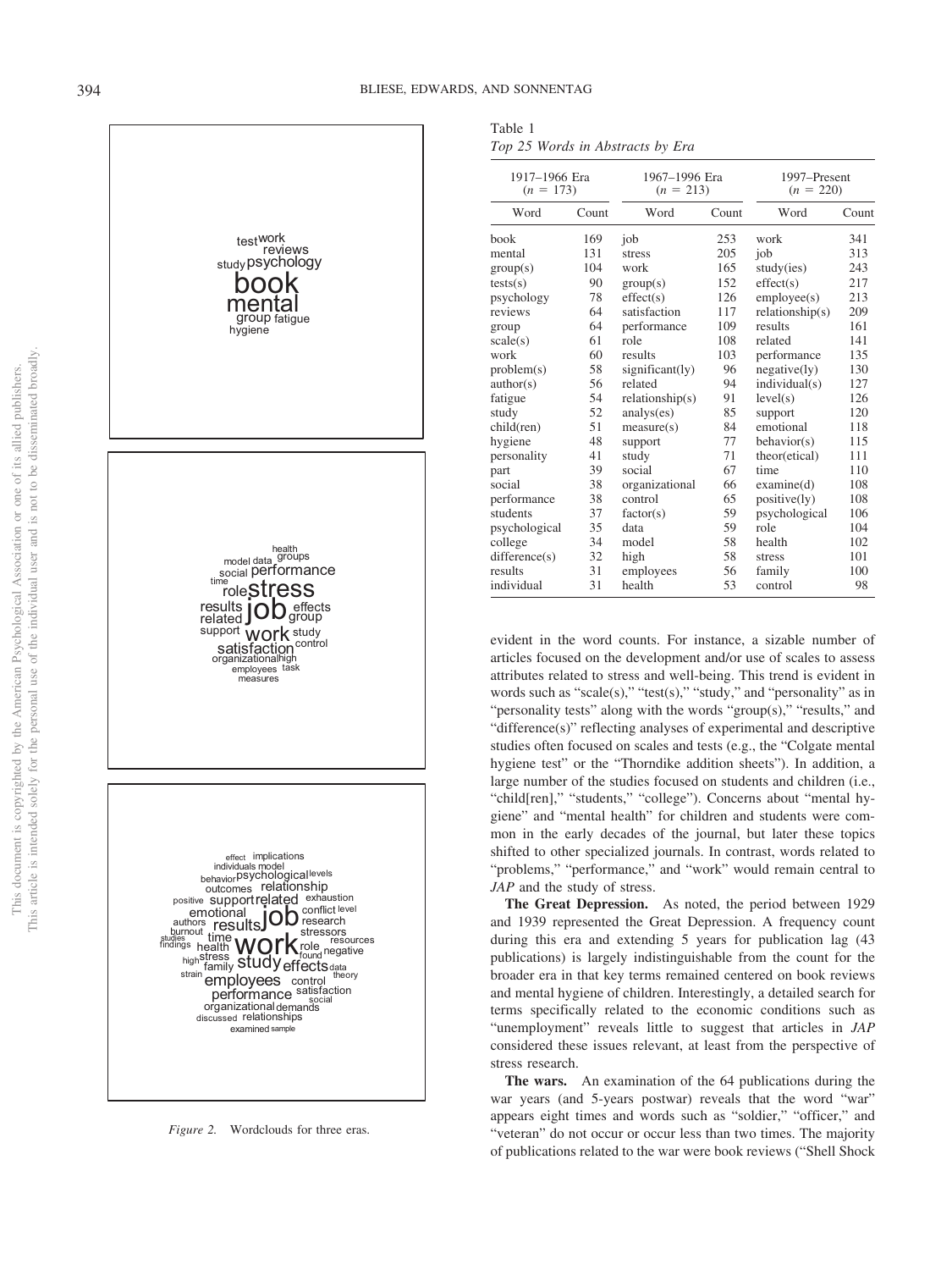and Its Aftermath" following WWI, and "The War and Mental Health in England" following WWII). The first research-based publication appears following WWII in a study of attrition from Officer Candidate School (OCS). In this study, [Taubman \(1947\)](#page-13-10) described a leadership training system designed to work in part by "provid[ing] an atmosphere freed from the tensions and anxieties of OCS." A second article by [Anderson \(1949\)](#page-10-8) examined a vocational training program for the placement of veterans and focused on whether those going through the program displayed greater "emotional adjustment." It is interesting that, despite the recognition that the wars presented unique opportunities to study stress (e.g., [Hall, 1917\)](#page-11-1), there were relatively few empirical studies that focused on stress associated with the wars.

**Mass production.** Links between the wide-scale adoption of mass production and work stress are reflected in early writings by [Fish \(1917\)](#page-11-0) and [Martin \(1917\),](#page-12-0) and words used during this era reflect the industrial age. For instance, the word "noise" occurred 11 times, and as was the first article we identified as studying a stressor and a strain [\(Laird, 1933\)](#page-12-1). Moreover, the second most highly cited article (see online Appendix B) during this time period was also focused on the impact of noise [\(Jerison, 1959\)](#page-12-29).

Other aspects of industrialized work are reflected in the word counts. The word "accident" occurred five times, first in a book review of readings in industrial psychology in 1931 and later in an article by [Davids and Mahoney \(1957\),](#page-11-24) one of the top 10 most cited stress articles during this era (online Appendix B). Interestingly, the word "shift" occurred only once in our database, suggesting that shift work was not a key concern, and the word "alienation" did not occur at all, suggesting that research in the first era does not foreshadow later issues and concerns with industrialization, such as the large-scale strikes in 1946 (see Appendix A).

**Theory.** In terms of theory, this era is characterized by the concepts of homeostasis and physiological processes described by [Cannon \(1932\)](#page-10-2) and [Selye \(1936\).](#page-13-3) Evidence of the focus on physiological processes is present in [Laird \(1933\)](#page-12-1) who in studying the effects of loud noise concluded that:

Most unexpected and of greatest significance, however, was the great increase in the volume of urine excreted at the level of 80 and 90 decibels. This is in harmony, however, with the work of Corbeille on changes in the volume of the kidney and spleen of dogs under different noise influences. This observation is being made the subject of special study and is in line with the hypothesis that the effects of noise are due largely to the appropriate noise causing a biological fear reaction. (p. 329)

In many ways, however, [Laird \(1933\)](#page-12-1) was the exception rather than the rule in terms of showing links to theory. Words such as "homeostasis" are not mentioned once during this era, and the word "physiological" and its variants occur six times, only in book reviews.

#### **The 1967–1996 Era**

The middle columns in [Table 1](#page-5-1) present the 25 most frequent words in abstracts between 1967 and 1996, a period during which stress research emerged as a central topic in *JAP*. The frequency pattern of words during this period differs dramatically from the previous era, in that "job," "stress," and "work" emerged as the three most common words. The word frequency pattern also reflects a pronounced shift from book reviews and toward empirical studies reflected by words such as "result(s)," "analys(es)," "data," and "model." In addition, the word frequencies reveal clear patterns with respect to outcome variables. For instance, the words "performance," "satisfaction," and "health" were common. Based on the usage patterns, the 30-year period from 1967 to 1996 represents a critical milestone, introducing new theoretical and empirical paradigms for stress research.

**Societal trends: Women in workplace.** Perhaps no societal trend is more important than the large increase of women in the workforce between 1960 and 1980. Articles from 1967 to 1996 suggest that this trend is viewed fundamentally differently than when women joined the workforce during the world wars. A clear example of an article examining stress among women is [Chacko](#page-10-9) [\(1982\),](#page-10-9) who focused on Title VII of the Civil Rights Act and the preferential recruitment and hiring of women, exploring "the relationships between perceived preferential selection and several organizational outcome variables such as organizational commitment, role stress, and satisfaction." Another theme during this era was to examine gender differences in work characteristics, such as job control [\(Adelmann, 1987\)](#page-10-10) and coping [\(Parkes, 1990\)](#page-12-30). These articles stand in contrast with studies of women in the previous era. One such study from the previous era examined fatigue among women involved in house care [\(Gross & Bartley, 1951\)](#page-11-25) and selected participants who were "the mother of at least one child" (p. 205) and "in the habit of doing their own cleaning" (pp. 205–206) in contrast to selecting women who were members of the workforce.

**Societal trends: Economic uncertainty.** The era from 1967 to 1996 did not have any economic impact that earned the title "great" as in "Great Depression" or "Great Recession." Nonetheless, this period had a number of significant economic shocks, including the Arab Oil Embargo, the Chrysler Bailout, the highest unemployment rate (10.4%) since 1940, and the Savings and Loan Bailout (see Appendix A). Unlike the previous era, there are clear signs that these economic events were reflected in published research. For instance, in our sample of articles, the word "unemployed" occurred 15 times in eight studies. The highly cited study by [Caplan, Vinokur, Price, and Van Ryn \(1989\)](#page-10-11) is a noteworthy randomized field experiment promoting motivation to seek reemployment (online Appendix C).

**Societal trends: Stress and safety.** While history has witnessed numerous occupational disasters, the period between 1967 and 1996 was characterized by several particularly noteworthy events. In 1984, the Bhopal gas tragedy is estimated to have killed up to 16,000. In 1979 the U.S. experienced the nuclear accident at Three Mile Island, and in 1986 the Chernobyl disaster released radiation that continues to have negative effects on the surrounding areas. Finally, in 1987 the USS Stark was struck by two missiles fired by an Iraqi jet, and the ensuing damage and loss of life garnered considerable media attention. The tragedies obviously had multiple causes; however, there was broad recognition that high levels of stress were often a factor in a variety of safety accidents. Indeed, even at a national level, links between stress and safety had been drawn earlier in the era in 1970 when the U.S. established the National Institute for Occupational Safety and Health (for a brief history of stress research at NIOSH see [Murphy,](#page-12-31) [2002\)](#page-12-31). Several *JAP* publications during this era reflect the interest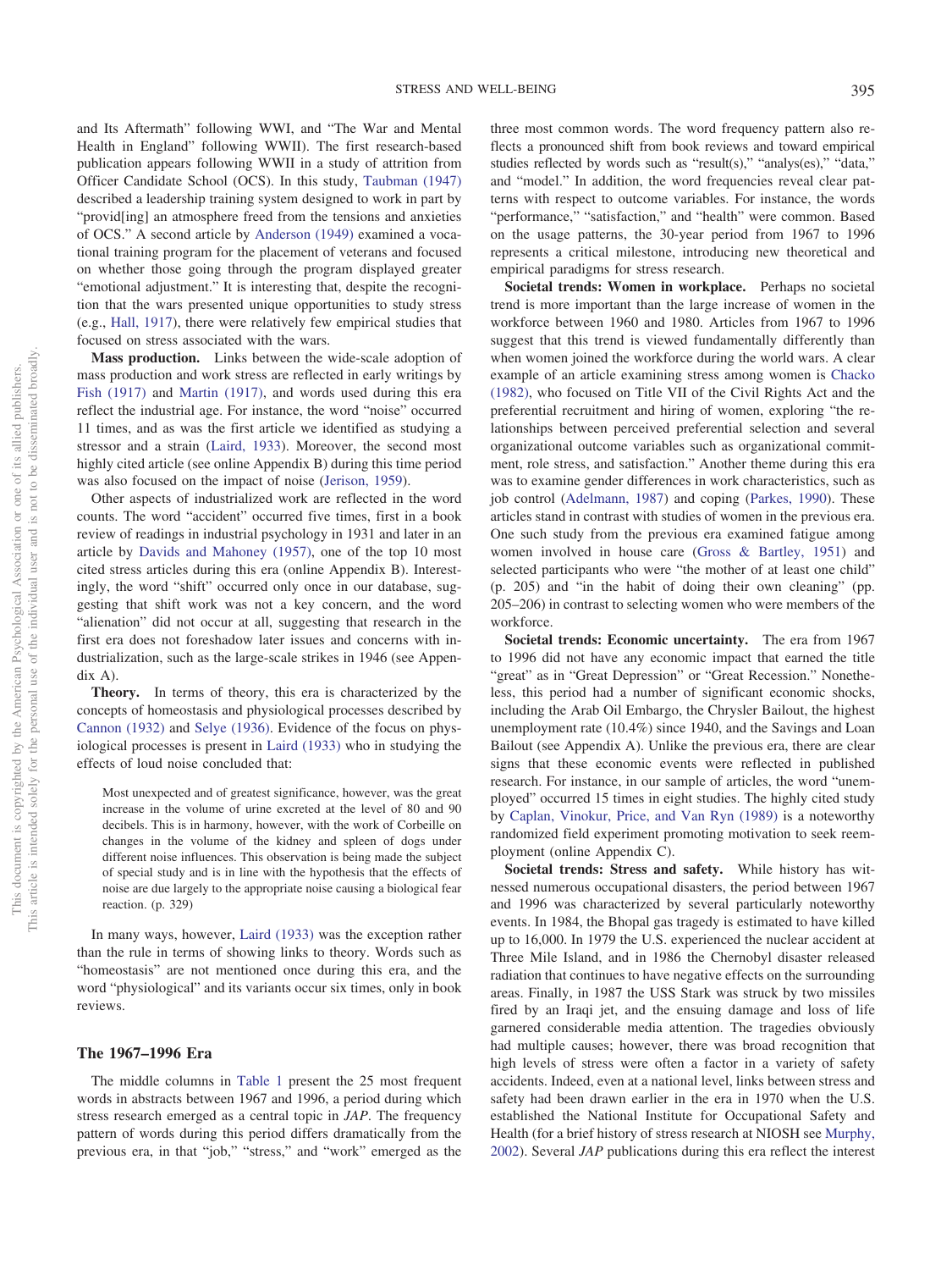in the role of stress and safety. For instance, one of the top 10 most cited articles from this era is [Wright \(1974\)](#page-13-11) who focused on time pressure (a stressor) and decision making. Another noteworthy line of research was funded by the Navy partially in response to the USS Stark incident and specifically focused on stress and decision making within teams (e.g., [Driskell & Salas, 1991\)](#page-11-26).

**Theoretical advances: Role stress.** As noted, the 1967 to 1996 era presented significant developments in stress theory. [Table](#page-5-1) [1](#page-5-1) shows that terms related to role stress theory [\(Kahn & Quinn,](#page-12-19) [1970\)](#page-12-19) were common, with the word "role" occurring 108 times in the abstracts (ranked 8th overall). The first article in our sample that used the word "role" with respect to role stress theory was [House and Rizzo \(1972\).](#page-12-32) This study used measures of role conflict and role ambiguity as criteria when evaluating a measure of organizational climate. As such, this study deviates from the typical design, in which role stress is cast as a predictor of outcomes such as well-being. The distinction of being the first role stress study to include stressors and strains belongs to [Hamner and](#page-11-27) [Tosi \(1974\),](#page-11-27) who examined the link between role stress and indices of well-being among 61 high-level managers.

As suggested by [Table 1,](#page-5-1) numerous other studies focused on aspects of role stress theory during this era. Two articles were particularly influential, as indexed by citation rates. The first was [Beehr, Walsh, and Taber \(1976\)'](#page-10-12)s examination of the moderating effects of higher-order need strength in the relationships among role stressors, individual strains, and organizationally valued states, such as involvement. The second was [Caplan and Jones'](#page-10-13) [\(1975\)](#page-10-13) study of the moderating effect of Type A personality (online Appendix C).

**Theoretical advances: Social support.** The era from 1967 to 1996 also focused on identifying moderators of links between stressors, perceived stress, and strains. While a number of individual factors such as personality and coping styles were examined, the word frequency analysis suggests that social support was particularly prevalent (while treated as separate, the words "social" and "support" frequency occurred together). The first study to examine social support as a direct effect and moderator in our database was [Caplan, Cobb, and French \(1975\),](#page-10-14) which focused on smoking cessation in the workplace (thereby capturing another societal trend).

Three highly cited studies of social support were [Ganster, Fu](#page-11-28)[silier, and Mayes \(1986\),](#page-11-28) [Russell, Altmaier, and Van Velzen](#page-13-12) [\(1987\),](#page-13-12) and [Etzion \(1984\).](#page-11-29) [Ganster et al. \(1986\)](#page-11-28) is noteworthy because the main finding was the absence of a moderating effect for social support. This null finding reflects a tendency for moderating effects to be more elusive than main effects in social support research (and stress research in general). Both [Russell et](#page-13-12) [al. \(1987\)](#page-13-12) and [Etzion \(1984\)](#page-11-29) focused on social support as a predictor and moderator of burnout. While the term "burnout" was not identified as one of the top 25 words in the second era, the word frequency analyses from the next era shows that the origins of burnout research can be traced to the middle era. A final article that deserves mention was the seminal piece by [Eisenberger,](#page-11-30) [Huntington, Hutchison, and Sowa \(1986\)](#page-11-30) introducing the construct of "positive organizational support" (POS), which has been highly influential and widely examined during this era and the next (see online Appendixes C and D).

**Theoretical advances: Moderation.** While social support was arguably the key moderator of the second era, studies that addressed other moderators were prevalent. Variants of the word "moderate" occurred in 36 articles, and though this frequency is not sufficient to make the top 25 words in [Table 1,](#page-5-1) it nonetheless demonstrates interest in factors that buffered the relationship between stressors and strains. Moreover, some authors discussed moderating effects without using the term "moderator:" [Caplan](#page-10-13) [and Jones \(1975\),](#page-10-13) for instance, referred to Type-A behavior as a "conditioner" rather than a moderator of the effects of role stress on strains.

# **The Era From 1997 to the Present**

The word frequencies from 1997 to the present are, in many ways, similar to those of the previous era. Many themes carried over (e.g., role stress, support), and at the same time, new themes emerged, leading to a general increase in the total percent of articles focused on stress and well-being. Given the complexity of the wordcloud for this era (see [Figure 2\)](#page-5-0) our coverage of the era would be deficient if we examined only the 25 most frequently occurring words listed in [Table 1;](#page-5-1) therefore, we rely more on words listed in the wordcloud (words that occur with a frequency of 25% of total articles). Functionally, this means we focus beyond the 25 words in [Table 1](#page-5-1) to the 49 words captured in the wordcloud and in some cases even below the 49 words.

Despite the similarities between the second and third eras, several noteworthy distinctions are evident. First, the word "stress" drops from second most frequent in the second era to the 23rd most frequent word in the current era. The drop may reflect increased specificity in the terminology. That is, instead of generically using the word "stress" to refer to both the causal event and the outcome, researchers appear to have been more careful in delineating between the words "stressor"  $(n = 96)$  and "strain"  $(n = 69)$ .

Second, "satisfaction" dropped out of the top 25, and the word "emotional" emerged. The expanded list of 49 words includes the terms "exhaustion"  $(n = 84)$ , and "burnout"  $(n = 78)$ . These patterns suggest an overall change and expansion in the nature of strains.<sup>2</sup> Third, for the first time, the word "family" ranked in the top 25, and the word "conflict" occurred in the expanded set (86 times). We discuss the emergence of "family" in terms of broader societal trends, but the terms clearly indicate increased interest in conflict between work and family.

**Societal trends: Work boundaries.** Although current trends can be difficult to decipher, we anticipate that technological changes blurring the lines between work and nonwork will be seen as a defining characteristic of the early 2000s. This theme is manifested in numerous ways. For instance, while the first two articles examining work–family conflict were published in 1994 and 1995, the topic greatly expanded in the last era. In a similar vein, the concept of "recovery" occasionally appeared in the journal, with the first instance in an examination of acute recovery related to sleep deprivation among pilots [\(Dowd, 1974\)](#page-11-31) and then three times more in the 1990s. However, in the 2000s, interest in this topic increased, with 10 studies examining detaching from work during nonwork periods (vacations, weekends, free evenings, etc.). Stress associated with the blurring of work and nonwork boundaries is also captured by the emergence of the word "detach-

<sup>&</sup>lt;sup>2</sup> Note that the word "emotional" reflects strain as in "emotional exhaustion" and stressor as in "emotional labor."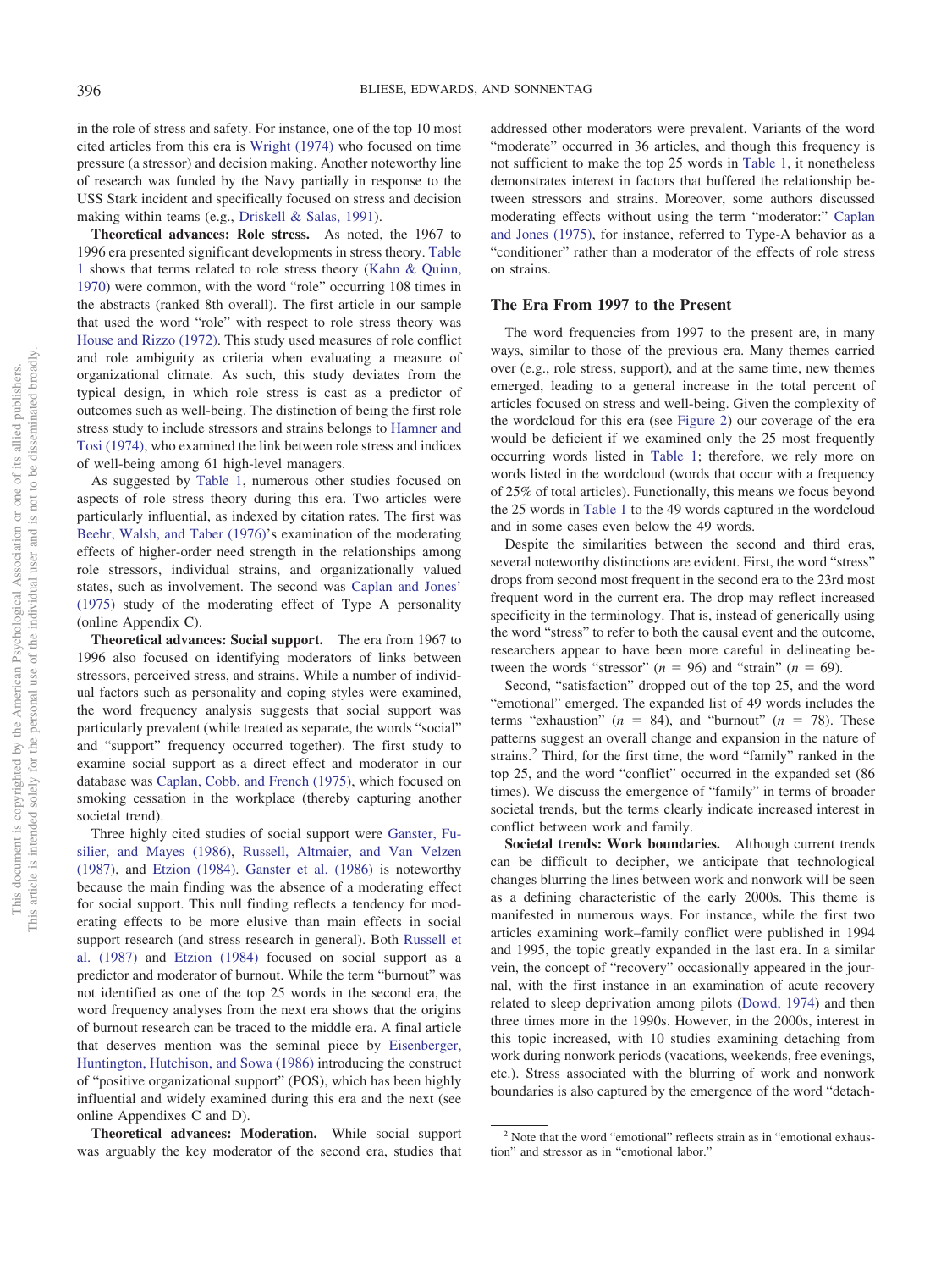ment," which occurred 30 times during this era (e.g., [Etzion, Eden,](#page-11-32) [& Lapidot, 1998\)](#page-11-32). Finally with respect to work boundaries, four of the top 25 most cited articles in this era (online Appendix D) centered on work-family conflict (e.g., [Ford, Heinen, & Langka](#page-11-33)[mer, 2007;](#page-11-33) [Frone, 2000;](#page-11-34) [Judge & Colquitt, 2004;](#page-12-33) [Major, Klein, &](#page-12-34) [Ehrhart, 2002\)](#page-12-34). Clearly the study of work stress in the current era has expanded beyond the workplace into broader aspects of life.

**Societal trends: Work tensions.** Although the words "harassment," "aggression," and "incivility" did not appear in [Table 1](#page-5-1) nor in the expanded list, these topics are important when indexed by article citations (online Appendix D). For instance, the 10th most cited article is an examination of the antecedents and consequences of sexual harassment by [Fitzgerald, Drasgow, Hulin, Gelfand, and](#page-11-35) [Magley \(1997\),](#page-11-35) and the attention garnered by this study likely reflects broad societal issues surrounding workforce diversity along with the recognition that conflict in work settings has important implications for employee well-being.

**Societal trends: Burnout.** One can debate whether use of the words "burnout" and "emotional exhaustion" reflect something about the broader societal milieu or about advances in theory surrounding work stress. Nevertheless, one cannot deny the importance of the burnout construct within the last era. In addition to the increased prevalence of the words "burnout" and "exhaustion" mentioned earlier, six of the top 25 most cited articles in this era and four of the most cited articles in the previous era focus on some aspect of burnout (see online Appendixes C and D). From the current vantage point, it appears that burnout and its variants have become prominent strains in the study of stress and well-being.

**Theoretical advances: Resources.** As noted, many of the theoretical ideas proposed and tested in the previous era continue to be refined during the last era. Role stress theory, in particular, continued to be influential as indicated by the word "role" in [Table](#page-5-1) [1.](#page-5-1) The last era also appears to be one in which COR theory [\(Hobfoll, 1989\)](#page-11-4) was frequently used as a theoretical framework. COR theory was first referenced by [Lee and Ashforth \(1996\)](#page-12-35) during the previous era in a widely cited meta-analysis of predictors of burnout (online Appendix C), but the word "resources" occurs 82 times in the current era. The importance of resources in stress and well-being research is also reflected by the most highly cited article in this era [\(Demerouti, Bakker, Nachreiner, &](#page-11-36) [Schaufeli, 2001\)](#page-11-36).

**Theoretical advances: Multilevel models.** While advances in statistical methods do not formally constitute theory development, methods do play a key role in researchers' ability to test theory. The 1990s brought important methodological advances for analyzing hierarchically nested and longitudinal data (e.g., [Bryk &](#page-10-15) [Raudenbush, 1992\)](#page-10-15), and methods referred to as "multilevel" or "mixed-effects" models were widely adopted. Consistent with these developments, the words "level(s)," and "time" emerged in [Table 1,](#page-5-1) reflecting the increased reliance on multilevel and longitudinal approaches. Several of the highly cited articles during the last era (e.g., [Jex & Bliese, 1999\)](#page-12-36) relied on these approaches for modeling shared group-level constructs such as collective efficacy (online Appendix D). In addition, the within-person variant of these analytic approaches became standard for examining phenomena such as recovery processes in experience sampling designs [\(Sonnentag, Binnewies, & Mojza, 2008\)](#page-13-13).

## **Summary and Status of Theory**

Research on stress and well-being has been present since the inception of *JAP*. Over time, however, this line of research has increased and currently approaches 20% of journal space (see [Figure 1\)](#page-4-0). We see several reasons for this increase. First, *JAP* research has become increasingly reflective of broader societal events. Second, researchers have operationalized many stressrelated theoretical concepts and applied them to work contexts. Third, new measures and statistical approaches have proven useful in the study of stress and well-being.

# **Reflecting Societal Trends**

Overall, publications in *JAP* reflect larger societal trends, and it appears the journal has become increasingly synchronized with current events (see online Appendix E for a summary and additional references linking research to key events). Interestingly, however, we found it difficult to predict which events would be reflected in the journal. For instance, we expected that links between "war" and "stress" would have been quite pronounced given [Hall's, 1917](#page-11-1) editorial and a series of major conflicts over 100 years including two world wars, the Korean War, the Vietnam War, and wars in Iraq and Afghanistan. Unexpectedly, though, the term "war" occurred infrequently throughout the time frame of our review. In recent years, the distinctions between clinical and applied psychology are more strongly defined than in the early years of the journal; therefore, one might expect a lack of warrelated research in more recent years as outcomes of war stress are seen as clinical problems. In the early years, though, where clinical and applied boundaries were less clearly delineated, it seems surprising that the topic was rarely addressed.

While the topic of war stress did not gain much attention in *JAP*, other societal events certainly attracted interest and links to these events strengthened over time. For example, we found little evidence during the Great Depression (1929 –1939) that concurrent societal trends such as unemployment were of interest to *JAP* authors. In contrast, during 30-year era from 1967 to 1996, there were clear links to trends such as high unemployment and women entering the workforce. During the past 50 years, it is also apparent that technological changes in the workplace are reflected in *JAP*.

One reason why *JAP* might reflect some societal trends more than others is that stress researchers have increasingly focused on white-collar and service-related employees rather than blue-collar employees. The early writings of [Fish \(1917\)](#page-11-0) and [Martin \(1917\)](#page-12-0) addressed blue-collar workers, and research on topics such as the effects of noise [\(Jerison, 1959;](#page-12-29) [Laird, 1933\)](#page-12-1) took place in industrial settings. Stress research during the past 50 years, however, has tended to emphasize issues relevant to white-collar, professional workers and to employees in service-related jobs. One way to characterize the shift is to examine words that reflect outcomes over the three eras: The only clear outcome to register at a rate of 25% of the total publications in the first era was "fatigue"—a term that often applied to manual labor. In contrast, in the second era two clear outcomes occurred with high frequency: "performance" and "satisfaction." These words could apply to manual, industrial type jobs but they are also applicable in white-collar and professional jobs. In the third era, however, six clear outcomes are identifiable ("burnout," "exhaustion," "health," "performance," "satisfaction," and "strain"). By the third era, the list of outcomes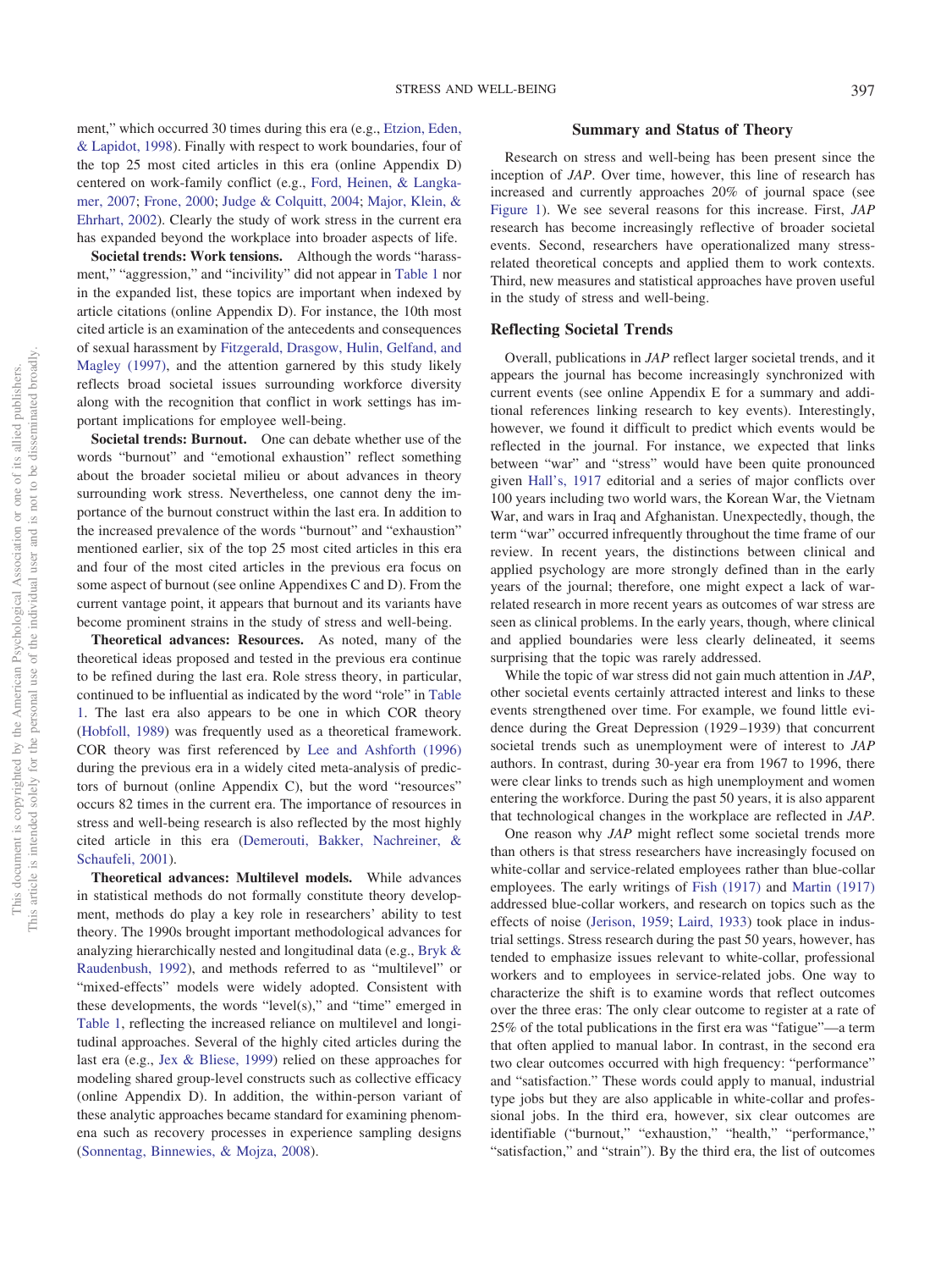has broadened and increasingly appears to reflect increases in terms related to professional and service-related occupations.

There are likely two explanations for the field's emphasis on professional and service-related occupations. First, in many Western societies the number of white-collar and service jobs has increased relative to blue-collar jobs. Second, many key theoretical constructs of interest such as role stress and emotional burnout are seen as particularly relevant to white-collar and service-related populations. One consequence is that when events such as job layoffs from economic shocks occur in professional and servicerelated populations, researchers are likely to capture these events and thus JAP ends up reflecting larger societal trends.

A final observation concerns the degree to which publications in *JAP* reflect global issues. For the most part, *JAP* articles have centered on phenomena observed in North American and, to a lesser extent, certain European and Asian societies. Although the prevalence of stress research using samples from outside North America has increased, it remains relatively rare in *JAP*. From a more global perspective, studies focusing on job stress in Latin America, Africa, and Arab countries as well as on processes related to global migration still need to find their way into *JAP*.

#### **Theory**

A second reason why work stress research may have become increasingly prevalent in *JAP* is that many of the key theoretical constructs and models proposed in the broader domain of stress research can be readily applied to the work context. From our review of *JAP* trends, it is clear that influential theories from outside of the work domain influenced the study of work stress. These influences are apparent in seminal theories of work stress developed in the 1960s and 1970s, most notably role stress theory [\(Kahn et al., 1964\)](#page-12-20), and had a dramatic impact on subsequent research published in *JAP*. It appears that the most influential theories are those whose key elements: (a) are work specific, such as role ambiguity and role conflict; (b) can be readily measured, as exemplified by the widely used measures of role stress developed by [Rizzo, House, and Lirtzman \(1970\);](#page-12-37) and (c) are relevant to white-collar and service-related populations.

Perhaps one reason why research on stress and well-being appears fractured during the first 50 years of the journal is that, during that time, stress theories focused largely on physiological processes. Such theories were difficult to operationalize in the work context and so, to a certain extent, they had little influence on stress research at work. Interestingly, many of the methodological tools used by researchers in the second era, such as surveys and correlational analyses, were available during the first era, so theory rather than method appears to be the most parsimonious explanation of the relative dearth of early stress research.

#### **Advances in Research Methods**

A third factor that might explain the increase in stress research involves methodological advances. Early research in *JAP* was foundational by focusing on issues such as the measurement of key constructs such as fatigue. Therefore, when new theoretical models were proposed, researchers had already developed a measurement

foundation upon which to operationalize constructs to test theoretical propositions.

In a similar way, techniques such as mixed-effects models [\(Bryk](#page-10-15) [& Raudenbush, 1992\)](#page-10-15) used in educational settings to study students in classrooms, were easily generalized to research on stress and well-being in occupational settings to model shared group properties. Similarly, variants of mixed-effects models that apply to individual processes over time and allow for longitudinal analyses have also been valuable in examining stress processes [\(Zapf,](#page-13-14) [Dormann, & Frese, 1996\)](#page-13-14). Other noteworthy statistical developments include the use of polynomial regression in research on the person-environment fit approach to stress (e.g., [Edwards & Har](#page-11-37)[rison, 1993\)](#page-11-37) and advances in tests of mediation to examine basic processes underlying models of stress [\(Edwards & Lambert, 2007;](#page-11-38) [MacKinnon, 2008\)](#page-12-38).

#### **Conclusion and Future Trends**

The fundamental idea expressed by [Fish \(1917\)](#page-11-0) that the "shop shall be comfortable in both a physical and a mental way" (p. 162) is probably more germane to the core of *JAP* in 2017 than it was in 1917. Over the last 100 years, concepts of what constitutes the "shop" have changed in ways that few people could have foreseen. Likewise, concepts of what it means to be "comfortable in both a physical and mental way" have changed reflecting increasing interest in the psychological impact of nonphysical work stressors linked to strains such as burnout and emotional exhaustion. It is important to note, however, that while the traces of stress research were present in 1917, it took advances in theory to serve as the spark that ignited the research topic area. By themselves, societal events (even momentous events like world wars) failed to drive research; rather, the catalyst was provided by theorists who presented interesting, relevant, and testable propositions. Looking ahead, we anticipate three trends that are particularly likely to stimulate the development, testing, and refinement of stress theory: (a) integration of physiological data; (b) ability to test work-life cycle models; and (c) stress management trials.

#### **Integration of Physical and Physiological Data**

Interestingly, in a potential return to elements of the past, technological advances in sensors continue to make the collection of physical and physiological data streams increasingly feasible in applied settings. We believe that streams of data from sensors are likely to capture even broader ranges of stressors (e.g., physical exertion, noise, ambient temperature) and strains (e.g., sleep quantity and quality, body temperature, endocrine markers) that will further allow the field to refine knowledge of the stress process (e.g., [Dettenborn, Tietze, Bruckner, & Kirschbaum, 2010\)](#page-11-39). At the same time, as sensor-related data progresses, the field is almost certain to require significant theoretical advances to integrate the information into testable, relevant hypotheses.

# **Work–Life Cycle Models**

Second, we foresee the development and maintenance of worklife cycle longitudinal databases focusing on work stressors, moderators, mediators, and strains. Work–life cycle data will allow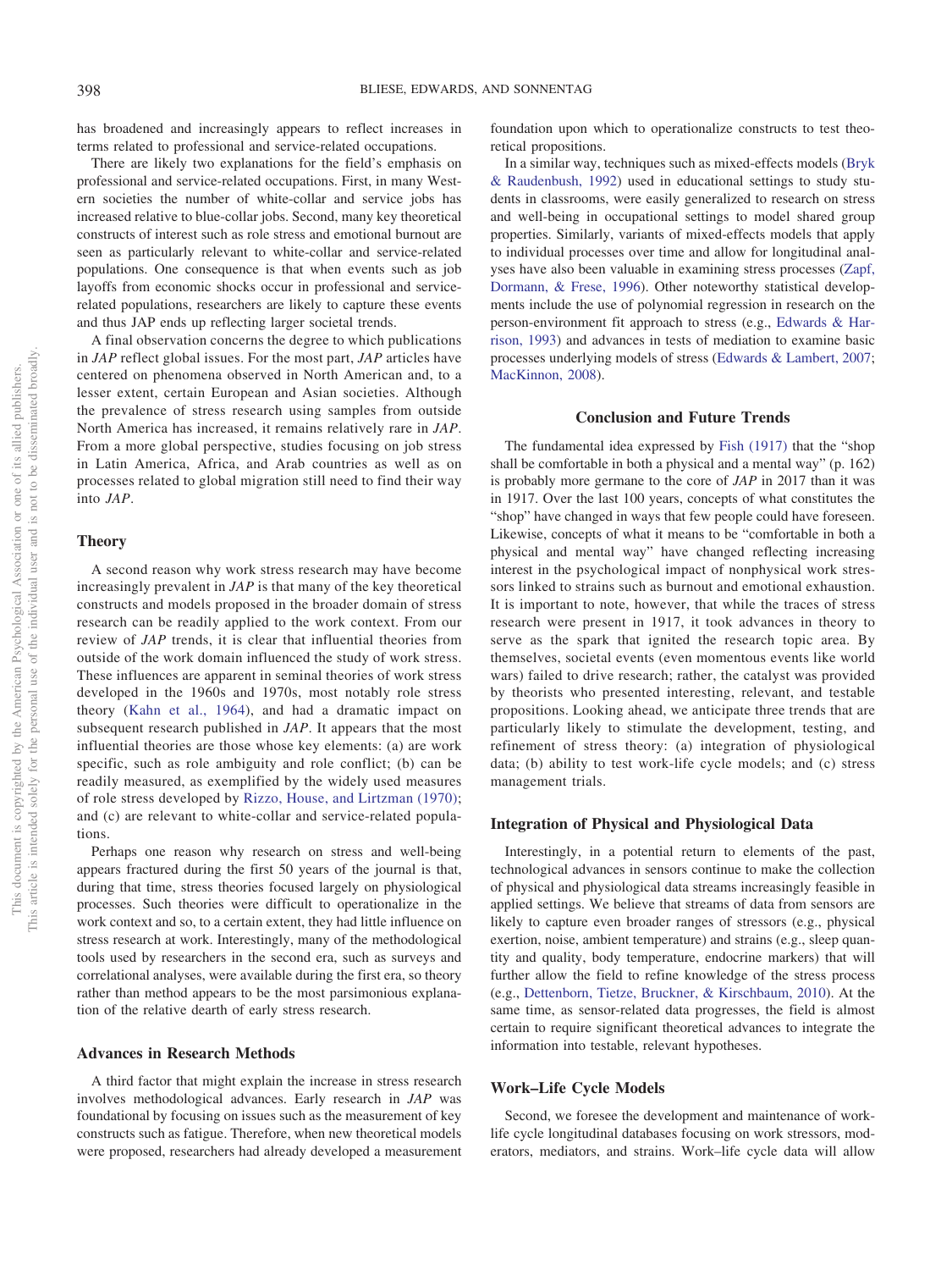few studies link work stressors to hard medical outcomes over time.<sup>3</sup> Many stress theories posit a cyclical relationship between stressors, coping, and well-being, so we see opportunities to test and refine theory by examining long-term, dynamic relationships that contain a variety of predictors and moderators along with an expanded set of medically diagnosed outcomes.

#### **Stress-Management Trials**

Finally, when we examine word usage during the past 50 years, words such as "relationship(s)," "related," and "effect(s)" frequently emerged in the abstracts (see [Table 1\)](#page-5-1). The frequent use of these words reflects a general avoidance of causal language, as in "the relationship between the stressor and the strain was significant." Fundamentally, however, theories of stress are causal and, as such, should be tested with research designs that allow stronger causal inferences.

To some degree, one can argue that the roots of stress research lie in studies that allow for stronger causal inference. Recall that the first *JAP* article we identified that included both a stressor and strain was [Laird \(1933\)](#page-12-1) in an experiment study of loud noise. During the past 50 years, however, designs have been primarily quasi-experimental or correlational. That is, studies have measured constructs and described relationships among stressors, moderators, and strains either at single points or, in limited instances, in longitudinal designs.

Obviously, ethical issues can preclude randomly assigning individuals to different conditions involving stressors. In contrast, few if any unsurmountable ethical issues preclude conducting randomized trials focused on interventions designed to help employees cope with work stressors (i.e., stress management strategies). Unfortunately, however, well-designed randomized trials that would allow one to make causal inferences about stress management strategies remain rare. For instance, in 2008, [Rich](#page-12-39)[ardson and Rothstein \(2008\)](#page-12-39) published a meta-analysis on stress management intervention programs in which they identified only 38 articles between 1977 and early 2006 (approximately 1.3 a year). Of the 38, three were published in *JAP* [\(Bruning & Frew,](#page-10-16) [1987;](#page-10-16) [Ganster, Mayes, Sime, & Tharp, 1982;](#page-11-40) [Jackson, 1983\)](#page-12-40).

One consequence of having few studies focused on stress management interventions is that we, as a field, are then limited in our ability to develop and refine theory surrounding implementation science—an area of research becoming increasingly important in public health (e.g., [Bammer, 2005\)](#page-10-17). Thus, in concluding our 100 year review of research on stress and well-being, we anticipate that theory and research will continue to evolve in ways that support stronger causal inference, and more specifically that the field will continue to develop theory and research that support actionable knowledge to help organizations manage the diverse and unpredictable stressors that will emerge over the next 100 years.

# **References**

- <span id="page-10-10"></span>Adelmann, P. K. (1987). Occupational complexity, control, and personal income: Their relation to psychological well-being in men and women. *Journal of Applied Psychology, 72,* 529 –537. [http://dx.doi.org/10.1037/](http://dx.doi.org/10.1037/0021-9010.72.4.529) [0021-9010.72.4.529](http://dx.doi.org/10.1037/0021-9010.72.4.529)
- <span id="page-10-8"></span>Anderson, R. G. (1949). Reported and demonstrated values of vocational counseling. *Journal of Applied Psychology, 33,* 460 – 473. [http://dx.doi](http://dx.doi.org/10.1037/h0055262) [.org/10.1037/h0055262](http://dx.doi.org/10.1037/h0055262)
- <span id="page-10-17"></span>Bammer, G. (2005). Integration and Implementation Sciences: Building a new specialization. *Ecology and Society, 10,* 6.
- <span id="page-10-0"></span>Beehr, T. A., & Newman, J. E. (1978). Job stress, employee health, and organizational effectiveness: A facet analysis, model, and literature review. *Personnel Psychology, 31,* 665– 699. [http://dx.doi.org/10.1111/](http://dx.doi.org/10.1111/j.1744-6570.1978.tb02118.x) [j.1744-6570.1978.tb02118.x](http://dx.doi.org/10.1111/j.1744-6570.1978.tb02118.x)
- <span id="page-10-12"></span>Beehr, T. A., Walsh, J. T., & Taber, T. D. (1976). Relationship of stress to individually and organizationally valued states: Higher order needs as a moderator. *Journal of Applied Psychology, 61, 41-47.* [http://dx.doi.org/](http://dx.doi.org/10.1037/0021-9010.61.1.41) [10.1037/0021-9010.61.1.41](http://dx.doi.org/10.1037/0021-9010.61.1.41)
- <span id="page-10-5"></span>Bhagat, R. S. (1983). Effects of stressful life events on individual performance effectiveness and work adjustment processes within organizational settings: A research model. *Academy of Management Review, 8,*  $660 - 671.$
- <span id="page-10-6"></span>Bhagat, R. S., McQuaid, S. J., Lindholm, H., & Segovis, J. (1985). Total life stress: A multimethod validation of the construct and its effects on organizationally valued outcomes and withdrawal behaviors. *Journal of Applied Psychology, 70,* 202–214. [http://dx.doi.org/10.1037/0021-9010](http://dx.doi.org/10.1037/0021-9010.70.1.202) [.70.1.202](http://dx.doi.org/10.1037/0021-9010.70.1.202)
- <span id="page-10-16"></span>Bruning, N. S., & Frew, D. R. (1987). Effects of exercise, relaxation, and management skills training on physiological stress indicators: A field experiment. *Journal of Applied Psychology, 72,* 515–521. [http://dx.doi](http://dx.doi.org/10.1037/0021-9010.72.4.515) [.org/10.1037/0021-9010.72.4.515](http://dx.doi.org/10.1037/0021-9010.72.4.515)
- <span id="page-10-15"></span>Bryk, A. P., & Raudenbush, S. W. (1992). *Hierarchical linear models*. Newbury Park, CA: Sage.
- <span id="page-10-1"></span>Cannon, W. B. (1915). *Bodily changes in pain, hunger, fear and rage: An account of recent researches into the function of emotional excitement*. New York, NY: Appleton. <http://dx.doi.org/10.1037/10013-000>
- <span id="page-10-14"></span><span id="page-10-2"></span>Cannon, W. B. (1932). *The wisdom of the body*. New York, NY: Norton.
- Caplan, R. D., Cobb, S., & French, J. R., Jr. (1975). Relationships of cessation of smoking with job stress, personality, and social support. *Journal of Applied Psychology, 60,* 211–219. [http://dx.doi.org/10.1037/](http://dx.doi.org/10.1037/h0076471) [h0076471](http://dx.doi.org/10.1037/h0076471)
- <span id="page-10-13"></span>Caplan, R. D., & Jones, K. W. (1975). Effects of work load, role ambiguity, and type A personality on anxiety, depression, and heart rate. *Journal of Applied Psychology, 60,* 713–719. [http://dx.doi.org/10.1037/0021-9010](http://dx.doi.org/10.1037/0021-9010.60.6.713) [.60.6.713](http://dx.doi.org/10.1037/0021-9010.60.6.713)
- <span id="page-10-11"></span>Caplan, R. D., Vinokur, A. D., Price, R. H., & van Ryn, M. (1989). Job seeking, reemployment, and mental health: A randomized field experiment in coping with job loss. *Journal of Applied Psychology, 74,* 759 –769. <http://dx.doi.org/10.1037/0021-9010.74.5.759>
- <span id="page-10-7"></span>Cavanaugh, M. A., Boswell, W. R., Roehling, M. V., & Boudreau, J. W. (2000). An empirical examination of self-reported work stress among U.S. managers. *Journal of Applied Psychology, 85,* 65–74. [http://dx.doi](http://dx.doi.org/10.1037/0021-9010.85.1.65) [.org/10.1037/0021-9010.85.1.65](http://dx.doi.org/10.1037/0021-9010.85.1.65)
- <span id="page-10-9"></span>Chacko, T. I. (1982). Women and equal employment opportunity: Some unintended effects. *Journal of Applied Psychology, 67,* 119 –123. [http://](http://dx.doi.org/10.1037/0021-9010.67.1.119) [dx.doi.org/10.1037/0021-9010.67.1.119](http://dx.doi.org/10.1037/0021-9010.67.1.119)
- <span id="page-10-3"></span>Cohen, S., & Edwards, J. R. (1989). Personality characteristics as moderators of the relationship between stress and disorder. In W. J. Neufeld (Ed.), *Advances in the investigation of psychological stress* (pp. 235– 283). New York, NY: Wiley.
- <span id="page-10-4"></span>Cohen, S., & Wills, T. A. (1985). Stress, social support, and the buffering hypothesis. *Psychological Bulletin, 98,* 310 –357. [http://dx.doi.org/10](http://dx.doi.org/10.1037/0033-2909.98.2.310) [.1037/0033-2909.98.2.310](http://dx.doi.org/10.1037/0033-2909.98.2.310)

<sup>3</sup> An anonymous reviewer made this astute observation and we completely agree.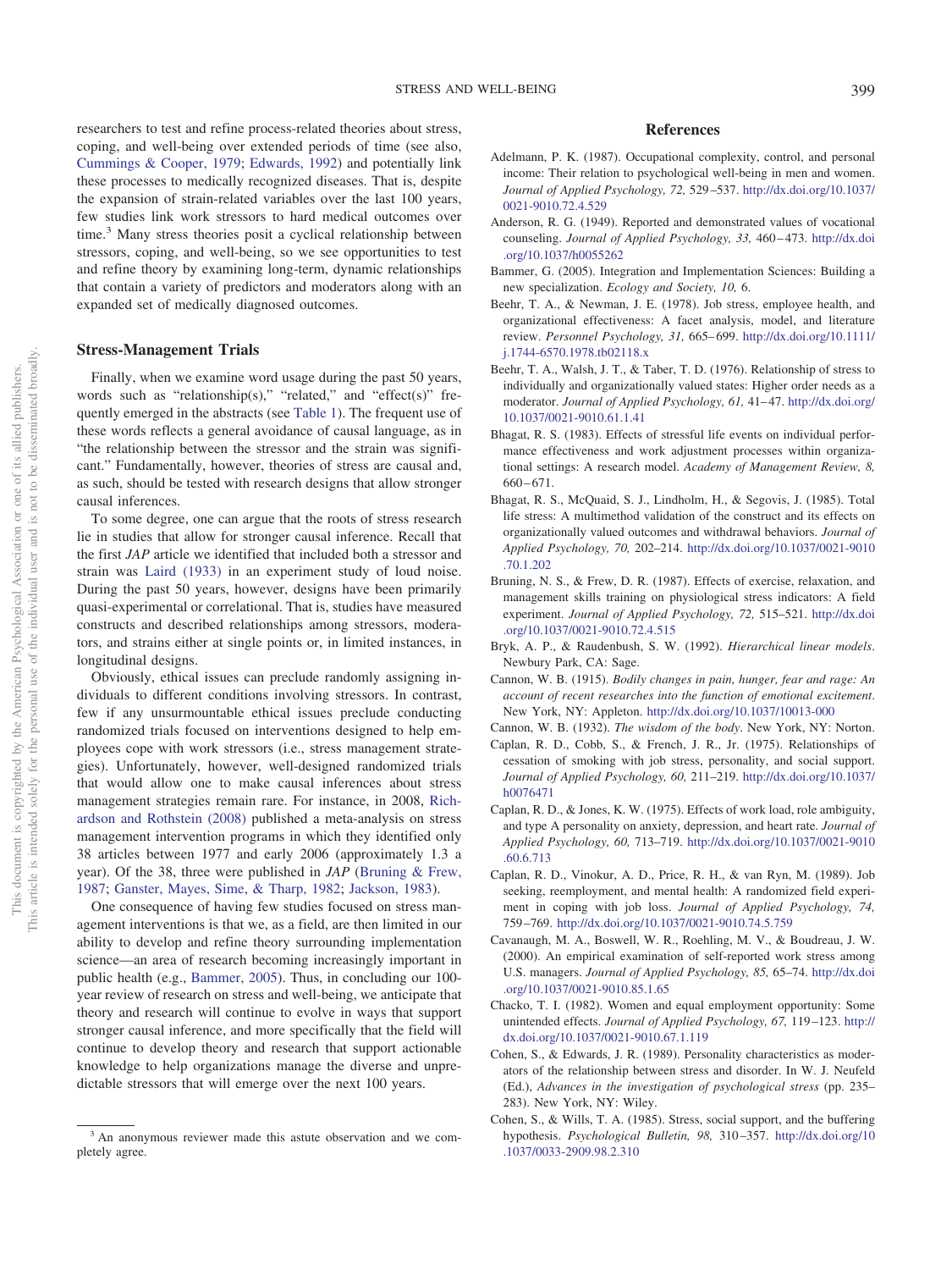- <span id="page-11-8"></span>Cooper, C. L., & Dewe, P. (2004). *Stress: A brief history*. Oxford, UK: Blackwell. <http://dx.doi.org/10.1002/9780470774755>
- <span id="page-11-12"></span>Cooper, C. L., & Marshall, J. (1976). Occupational sources of stress: A review of the literature relating to coronary heart disease and mental ill health. *Journal of Occupational Psychology, 49,* 11–28. [http://dx.doi](http://dx.doi.org/10.1111/j.2044-8325.1976.tb00325.x) [.org/10.1111/j.2044-8325.1976.tb00325.x](http://dx.doi.org/10.1111/j.2044-8325.1976.tb00325.x)
- <span id="page-11-16"></span>Cummings, T. G., & Cooper, C. L. (1979). A cybernetic framework for studying occupational stress. *Human Relations, 32,* 395– 418. [http://dx](http://dx.doi.org/10.1177/001872677903200504) [.doi.org/10.1177/001872677903200504](http://dx.doi.org/10.1177/001872677903200504)
- <span id="page-11-24"></span>Davids, A., & Mahoney, J. T. (1957). Personality dynamics and accident proneness in an industrial setting. *Journal of Applied Psychology, 41,* 303–306. <http://dx.doi.org/10.1037/h0047608>
- <span id="page-11-5"></span>Davis, L. E., & Taylor, J. C. (Eds.). (1972). *The design of jobs*. London, UK: Penguin.
- <span id="page-11-36"></span>Demerouti, E., Bakker, A. B., Nachreiner, F., & Schaufeli, W. B. (2001). The job demands-resources model of burnout. *Journal of Applied Psychology, 86,* 499 –512. <http://dx.doi.org/10.1037/0021-9010.86.3.499>
- <span id="page-11-39"></span>Dettenborn, L., Tietze, A., Bruckner, F., & Kirschbaum, C. (2010). Higher cortisol content in hair among long-term unemployed individuals compared to controls. *Psychoneuroendocrinology, 35,* 1404 –1409. [http://dx](http://dx.doi.org/10.1016/j.psyneuen.2010.04.006) [.doi.org/10.1016/j.psyneuen.2010.04.006](http://dx.doi.org/10.1016/j.psyneuen.2010.04.006)
- <span id="page-11-19"></span>Dewe, P. J., & Guest, D. E. (1990). Methods of coping with stress at work: A conceptual analysis and empirical study of measurement issues. *Journal of Organizational Behavior, 11,* 135–150. [http://dx.doi.org/10.1002/](http://dx.doi.org/10.1002/job.4030110205) [job.4030110205](http://dx.doi.org/10.1002/job.4030110205)
- <span id="page-11-18"></span>Dewe, P. J., O'Driscoll, M. P., & Cooper, C. L. (2010). *Coping with work stress: A review and critique*. New York, NY: Wiley. [http://dx.doi.org/](http://dx.doi.org/10.1002/9780470711712) [10.1002/9780470711712](http://dx.doi.org/10.1002/9780470711712)
- <span id="page-11-10"></span>Dohrenwend, B. P. (2006). Inventorying stressful life events as risk factors for psychopathology: Toward resolution of the problem of intracategory variability. *Psychological Bulletin, 132,* 477– 495. [http://dx.doi.org/10](http://dx.doi.org/10.1037/0033-2909.132.3.477) [.1037/0033-2909.132.3.477](http://dx.doi.org/10.1037/0033-2909.132.3.477)
- <span id="page-11-9"></span>Dohrenwend, B. S., & Dohrenwend, B. P. (1981). *Stressful life events and their contexts*. New York, NY: Neale Watson.
- <span id="page-11-31"></span>Dowd, P. J. (1974). Sleep deprivation effects on the vestibular habituation process. *Journal of Applied Psychology, 59,* 748 –752. [http://dx.doi.org/](http://dx.doi.org/10.1037/h0037512) [10.1037/h0037512](http://dx.doi.org/10.1037/h0037512)
- <span id="page-11-26"></span>Driskell, J. E., & Salas, E. (1991). Group decision making under stress. *Journal of Applied Psychology, 76,* 473– 478.
- <span id="page-11-17"></span>Edwards, J. R. (1992). A cybernetic theory of stress, coping, and wellbeing in organizations. *Academy of Management Review, 17,* 238 –274.
- <span id="page-11-21"></span>Edwards, J. R., Baglioni, A. J., Jr., & Cooper, C. L. (1990). Examining the relationships among self-report measures of the Type A behavior pattern: The effects of dimensionality, measurement error, and differences in underlying constructs. *Journal of Applied Psychology, 75,* 440 – 454. <http://dx.doi.org/10.1037/0021-9010.75.4.440>
- <span id="page-11-37"></span>Edwards, J. R., & Harrison, R. V. (1993). Job demands and worker health: Three-dimensional reexamination of the relationship between personenvironment fit and strain. *Journal of Applied Psychology, 78,* 628 – 648.
- <span id="page-11-38"></span>Edwards, J. R., & Lambert, L. S. (2007). Methods for integrating moderation and mediation: A general analytical framework using moderated path analysis. *Psychological Methods, 12,* 1–22. [http://dx.doi.org/10](http://dx.doi.org/10.1037/1082-989X.12.1.1) [.1037/1082-989X.12.1.1](http://dx.doi.org/10.1037/1082-989X.12.1.1)
- <span id="page-11-30"></span>Eisenberger, R., Huntington, R., Hutchison, S., & Sowa, D. (1986). Perceived organizational support. *Journal of Applied Psychology, 71,* 500 – 507. <http://dx.doi.org/10.1037/0021-9010.71.3.500>
- <span id="page-11-3"></span>Elwood, R. H. (1927). The role of personality traits in selecting a career: The nurse and the college girl. *Journal of Applied Psychology, 11,* 199 –201. <http://dx.doi.org/10.1037/h0070914>
- <span id="page-11-29"></span>Etzion, D. (1984). Moderating effect of social support on the stress-burnout relationship. *Journal of Applied Psychology, 69,* 615– 622. [http://dx.doi](http://dx.doi.org/10.1037/0021-9010.69.4.615) [.org/10.1037/0021-9010.69.4.615](http://dx.doi.org/10.1037/0021-9010.69.4.615)
- <span id="page-11-32"></span>Etzion, D., Eden, D., & Lapidot, Y. (1998). Relief from job stressors and burnout: Reserve service as a respite. *Journal of Applied Psychology, 83,* 577–585. <http://dx.doi.org/10.1037/0021-9010.83.4.577>
- <span id="page-11-23"></span>Feinerer, I., Hornik, K., & Meyer, D. (2008). Text Mining Infrastructure in R. *Journal of Statistical Software, 25,* 1–54. [http://dx.doi.org/10.18637/](http://dx.doi.org/10.18637/jss.v025.i05) [jss.v025.i05](http://dx.doi.org/10.18637/jss.v025.i05)
- <span id="page-11-0"></span>Fish, E. H. (1917). Human engineering. *Journal of Applied Psychology, 1,* 161–174. <http://dx.doi.org/10.1037/h0072801>
- <span id="page-11-35"></span>Fitzgerald, L. F., Drasgow, F., Hulin, C. L., Gelfand, M. J., & Magley, V. J. (1997). Antecedents and consequences of sexual harassment in organizations: A test of an integrated model. *Journal of Applied Psychology, 82,* 578 –589. <http://dx.doi.org/10.1037/0021-9010.82.4.578>
- <span id="page-11-11"></span>Folkman, S., & Lazarus, R. S. (1988). *Manual for the Ways of Coping Questionnaire*. Palo Alto, CA: Consulting Psychologists Press.
- <span id="page-11-33"></span>Ford, M. T., Heinen, B. A., & Langkamer, K. L. (2007). Work and family satisfaction and conflict: A meta-analysis of cross-domain relations. *Journal of Applied Psychology, 92,* 57– 80. [http://dx.doi.org/10.1037/](http://dx.doi.org/10.1037/0021-9010.92.1.57) [0021-9010.92.1.57](http://dx.doi.org/10.1037/0021-9010.92.1.57)
- <span id="page-11-13"></span>Frankenhaeuser, M., & Gardell, B. (1976). Underload and overload in working life: Outline of a multidisciplinary approach. *Journal of Human Stress, 2,* 35– 46. <http://dx.doi.org/10.1080/0097840X.1976.9936068>
- <span id="page-11-14"></span>Frankenhaeuser, M., & Johansson, G. (1986). Stress at work: Psychobiological and psychosocial aspects. *International Review of Applied Psychology, 35,* 287–299. [http://dx.doi.org/10.1111/j.1464-0597.1986](http://dx.doi.org/10.1111/j.1464-0597.1986.tb00928.x) [.tb00928.x](http://dx.doi.org/10.1111/j.1464-0597.1986.tb00928.x)
- <span id="page-11-15"></span>French, J. R., Caplan, R. D., & Van Harrison, R. V. (1982). *The mechanisms of job stress and strain*. New York, NY: Wiley.
- <span id="page-11-34"></span>Frone, M. R. (2000). Work-family conflict and employee psychiatric disorders: The National Comorbidity Survey. *Journal of Applied Psychology, 85,* 888 – 895. <http://dx.doi.org/10.1037/0021-9010.85.6.888>
- <span id="page-11-6"></span>Gajendran, R. S., & Harrison, D. A. (2007). The good, the bad, and the unknown about telecommuting: Meta-analysis of psychological mediators and individual consequences. *Journal of Applied Psychology, 92,* 1524 –1541. <http://dx.doi.org/10.1037/0021-9010.92.6.1524>
- <span id="page-11-28"></span>Ganster, D. C., Fusilier, M. R., & Mayes, B. T. (1986). Role of social support in the experience of stress at work. *Journal of Applied Psychology, 71,* 102–110. <http://dx.doi.org/10.1037/0021-9010.71.1.102>
- <span id="page-11-40"></span>Ganster, D. C., Mayes, B. T., Sime, W. E., & Tharp, G. D. (1982). Managing organizational stress: A field experiment. *Journal of Applied Psychology, 67,* 533–542. <http://dx.doi.org/10.1037/0021-9010.67.5.533>
- <span id="page-11-20"></span>Ganster, D. C., & Schaubroeck, J. (1991). Work stress and employee health. *Journal of Management, 17,* 235–271. [http://dx.doi.org/10.1177/](http://dx.doi.org/10.1177/014920639101700202) [014920639101700202](http://dx.doi.org/10.1177/014920639101700202)
- <span id="page-11-22"></span>Ganster, D. C., Schaubroeck, J., Sime, W. E., & Mayes, B. T. (1991). The nomological validity of the Type A personality among employed adults. *Journal of Applied Psychology, 76,* 143–168. [http://dx.doi.org/10.1037/](http://dx.doi.org/10.1037/0021-9010.76.1.143) [0021-9010.76.1.143](http://dx.doi.org/10.1037/0021-9010.76.1.143)
- <span id="page-11-2"></span>Garth, T. R. (1920). Racial differences in mental fatigue. *Journal of Applied Psychology, 4,* 235–244. <http://dx.doi.org/10.1037/h0072496>
- <span id="page-11-25"></span>Gross, I. H., & Bartley, S. H. (1951). Fatigue in house care. *Journal of Applied Psychology, 35,* 205–207. <http://dx.doi.org/10.1037/h0055091>
- <span id="page-11-1"></span>Hall, G. S. (1917). Practical relations between psychology and the war. *Journal of Applied Psychology, 1,* 9 –16. [http://dx.doi.org/10.1037/](http://dx.doi.org/10.1037/h0070238) [h0070238](http://dx.doi.org/10.1037/h0070238)
- <span id="page-11-27"></span>Hamner, W. C., & Tosi, H. L. (1974). Relationship of role conflict and role ambiguity to job involvement measures. *Journal of Applied Psychology, 59,* 497– 499. <http://dx.doi.org/10.1037/h0037340>
- <span id="page-11-7"></span>Higgins, C. A., Duxbury, L. E., & Irving, R. H. (1992). Work–family conflict in the dual-career family. *Organizational Behavior and Human Decision Processes, 51,* 51–75. [http://dx.doi.org/10.1016/0749-](http://dx.doi.org/10.1016/0749-5978%2892%2990004-Q) [5978\(92\)90004-Q](http://dx.doi.org/10.1016/0749-5978%2892%2990004-Q)
- <span id="page-11-4"></span>Hobfoll, S. E. (1989). Conservation of resources. A new attempt at conceptualizing stress. *American Psychologist, 44,* 513–524. [http://dx.doi](http://dx.doi.org/10.1037/0003-066X.44.3.513) [.org/10.1037/0003-066X.44.3.513](http://dx.doi.org/10.1037/0003-066X.44.3.513)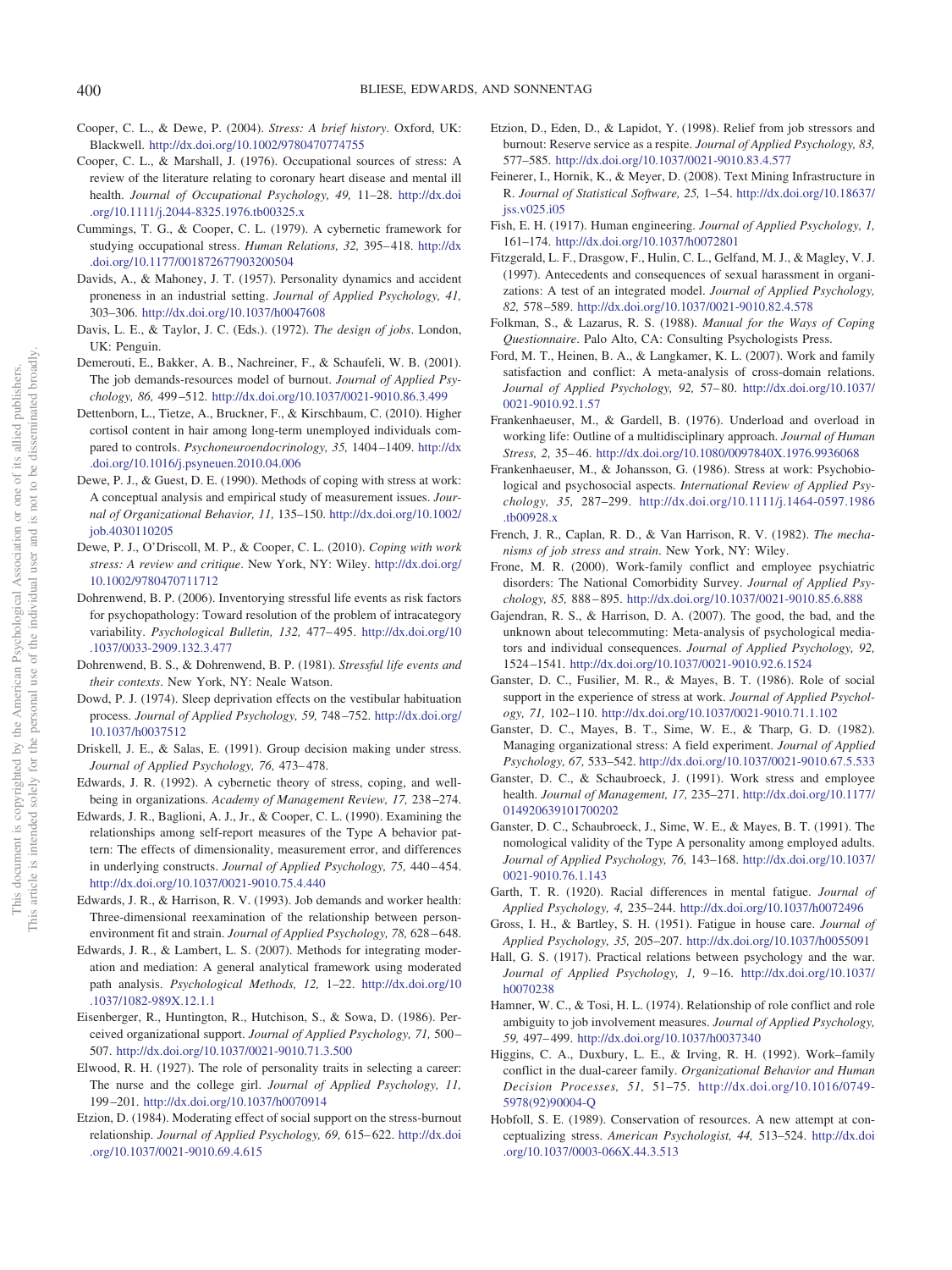- <span id="page-12-9"></span>Holmes, T. H., & Rahe, R. H. (1967). The Social Readjustment Rating Scale. *Journal of Psychosomatic Research, 11,* 213–218. [http://dx.doi](http://dx.doi.org/10.1016/0022-3999%2867%2990010-4) [.org/10.1016/0022-3999\(67\)90010-4](http://dx.doi.org/10.1016/0022-3999%2867%2990010-4)
- <span id="page-12-26"></span>House, J. S. (1981). *Work stress and social support*. Reading, PA: Addison Wesley.
- <span id="page-12-32"></span>House, R. J., & Rizzo, J. R. (1972). Toward the measurement of organizational practices: Scale development and validation. *Journal of Applied Psychology, 56,* 388 –396. <http://dx.doi.org/10.1037/h0033444>
- <span id="page-12-40"></span>Jackson, S. E. (1983). Participation in decision making as a strategy for reducing job-related strain. *Journal of Applied Psychology, 68,* 3–19. <http://dx.doi.org/10.1037/0021-9010.68.1.3>
- <span id="page-12-29"></span>Jerison, H. J. (1959). Effects of noise on human performance. *Journal of Applied Psychology, 43,* 96 –101. <http://dx.doi.org/10.1037/h0042914>
- <span id="page-12-2"></span>Jex, S. M., Beehr, T. A., & Roberts, C. K. (1992). The meaning of occupational stress items to survey respondents. *Journal of Applied Psychology, 77,* 623– 628. [http://dx.doi.org/10.1037/0021-9010.77.5](http://dx.doi.org/10.1037/0021-9010.77.5.623) [.623](http://dx.doi.org/10.1037/0021-9010.77.5.623)
- <span id="page-12-36"></span>Jex, S. M., & Bliese, P. D. (1999). Efficacy beliefs as a moderator of the impact of work-related stressors: A multilevel study. *Journal of Applied Psychology, 84,* 349 –361. [http://dx.doi.org/10.1037/0021-9010.84.3](http://dx.doi.org/10.1037/0021-9010.84.3.349) [.349](http://dx.doi.org/10.1037/0021-9010.84.3.349)
- <span id="page-12-33"></span>Judge, T. A., & Colquitt, J. A. (2004). Organizational justice and stress: The mediating role of work-family conflict. *Journal of Applied Psychology, 89,* 395– 404. <http://dx.doi.org/10.1037/0021-9010.89.3.395>
- <span id="page-12-4"></span>Kahn, R. L., & Byosiere, P. (1992). Stress in organizations. In M. D. Dunnette & L. M. Hough (Eds.), *Handbook of industrial and organiza*tional psychology (2nd ed., Vol. 3, pp. 571-650). Palo Alto, CA: Consulting Psychologists Press, Inc.
- <span id="page-12-19"></span>Kahn, R. L., & Quinn, R. P. (1970). Role stress: A framework for analysis. In McLean (Ed.), *Occupational mental health* (pp. 50-115). Chicago, IL: Rand McNally.
- <span id="page-12-20"></span>Kahn, R. L., Wolfe, D. M., Quinn, R. P., Snoek, J. D., & Rosenthal, R. A. (1964). *Organizational stress: Studies in role conflict and ambiguity*. New York, NY: Wiley.
- <span id="page-12-16"></span>Karasek, R. A., Jr. (1979). Job demands, job decision latitude, and mental strain: Implications for job redesign. *Administrative Science Quarterly, 24,* 285–311. <http://dx.doi.org/10.2307/2392498>
- <span id="page-12-17"></span>Karasek, R. A., & Theorell, T. (1990). *Healthy work: Stress, productivity, and the reconstruction of working life*. New York, NY: Basic Books.
- <span id="page-12-10"></span>Kessler, R. C., Price, R. H., & Wortman, C. B. (1985). Social factors in psychopathology: Stress, social support, and coping processes. *Annual Review of Psychology, 36,* 531–572. [http://dx.doi.org/10.1146/annurev](http://dx.doi.org/10.1146/annurev.ps.36.020185.002531) [.ps.36.020185.002531](http://dx.doi.org/10.1146/annurev.ps.36.020185.002531)
- <span id="page-12-28"></span>Kornhauser, A. (1965). *Mental health of the industrial worker*. New York, NY: Wiley.
- <span id="page-12-1"></span>Laird, D. A. (1933). The influence of noise on production and fatigue, as related to pitch, sensation level, and steadiness of the noise. *Journal of Applied Psychology, 17,* 320 –330. <http://dx.doi.org/10.1037/h0072423>
- <span id="page-12-22"></span>Latack, J. C. (1986). Coping with job stress: Measures and future directions for scale development. *Journal of Applied Psychology, 71,* 377–385. <http://dx.doi.org/10.1037/0021-9010.71.3.377>
- <span id="page-12-21"></span>Latack, J. C., & Havlovic, S. J. (1992). Coping with job stress: A conceptual evaluation framework for coping measures. *Journal of Organizational Behavior, 13,* 479 –508. [http://dx.doi.org/10.1002/job](http://dx.doi.org/10.1002/job.4030130505) [.4030130505](http://dx.doi.org/10.1002/job.4030130505)
- <span id="page-12-23"></span>Latack, J. C., Kinicki, A. J., & Prussia, G. E. (1995). An integrative process model of coping with job loss. *Academy of Management Review, 20,* 311–342.
- <span id="page-12-12"></span>Lazarus, R. S. (1966). *Psychological stress and the coping process*. New York, NY: McGraw-Hill.
- <span id="page-12-15"></span>Lazarus, R. S. (1984). On the primacy of cognition. *American Psychologist, 39,* 124 –129. <http://dx.doi.org/10.1037/0003-066X.39.2.124>
- <span id="page-12-6"></span>Lazarus, R. S. (1993). Coping theory and research: Past, present, and future. *Psychosomatic Medicine, 55,* 234 –247. [http://dx.doi.org/10](http://dx.doi.org/10.1097/00006842-199305000-00002) [.1097/00006842-199305000-00002](http://dx.doi.org/10.1097/00006842-199305000-00002)
- <span id="page-12-14"></span>Lazarus, R. S., Averill, J. R., & Opton, E. M., Jr. (1974). The psychology of coping: Issues of research and assessment. In G. V. Coelho, D. A. Hamburg, & J. E. Adams (Eds.), *Coping and adaptation* (pp. 249 –315). New York, NY: Basic Books.
- <span id="page-12-13"></span>Lazarus, R. S., & Folkman, S. (1984). *Stress, appraisal, and coping*. New York, NY: Springer.
- <span id="page-12-35"></span>Lee, R. T., & Ashforth, B. E. (1996). A meta-analytic examination of the correlates of the three dimensions of job burnout. *Journal of Applied Psychology, 81,* 123–133. <http://dx.doi.org/10.1037/0021-9010.81.2.123>
- <span id="page-12-18"></span>LePine, J. A., LePine, M. A., & Jackson, C. L. (2004). Challenge and hindrance stress: Relationships with exhaustion, motivation to learn, and learning performance. *Journal of Applied Psychology*, 89, 883-891. <http://dx.doi.org/10.1037/0021-9010.89.5.883>
- <span id="page-12-38"></span>MacKinnon, D. P. (2008). *Introduction to statistical mediation analysis*. Hillsdale, NJ: Erlbaum.
- <span id="page-12-34"></span>Major, V. S., Klein, K. J., & Ehrhart, M. G. (2002). Work time, work interference with family, and psychological distress. *Journal of Applied Psychology, 87,* 427– 436. [http://dx.doi.org/10.1037/0021-9010.87.3](http://dx.doi.org/10.1037/0021-9010.87.3.427) [.427](http://dx.doi.org/10.1037/0021-9010.87.3.427)
- <span id="page-12-25"></span>Marino, K. E., & White, S. E. (1985). Departmental structure, locus of control, and job stress: The effect of a moderator. *Journal of Applied Psychology, 70,* 782–784. <http://dx.doi.org/10.1037/0021-9010.70.4.782>
- <span id="page-12-0"></span>Martin, L. J. (1917). Mental hygiene and the importance of investigating it. *Journal of Applied Psychology, 1,* 67–70. [http://dx.doi.org/10.1037/](http://dx.doi.org/10.1037/h0071333) [h0071333](http://dx.doi.org/10.1037/h0071333)
- <span id="page-12-7"></span>Mason, J. W. (1975a). A historical view of the stress field. *Journal of Human Stress, 1,* 6 –12. [http://dx.doi.org/10.1080/0097840X.1975](http://dx.doi.org/10.1080/0097840X.1975.9940399) [.9940399](http://dx.doi.org/10.1080/0097840X.1975.9940399)
- <span id="page-12-8"></span>Mason, J. W. (1975b). A historical view of the stress field. *Journal of Human Stress, 1,* 22–36. [http://dx.doi.org/10.1080/0097840X.1975](http://dx.doi.org/10.1080/0097840X.1975.9940405) [.9940405](http://dx.doi.org/10.1080/0097840X.1975.9940405)
- <span id="page-12-3"></span>McGrath, J. E. (1970). *Social and psychological factors in stress*. New York, NY: Holt, Rinehart & Winston.
- <span id="page-12-11"></span>Mullen, B., & Suls, J. (1982). "Know thyself": Stressful life changes and the ameliorative effect of private self-consciousness. *Journal of Experimental Social Psychology, 18,* 43–55. [http://dx.doi.org/10.1016/0022-](http://dx.doi.org/10.1016/0022-1031%2882%2990080-4) [1031\(82\)90080-4](http://dx.doi.org/10.1016/0022-1031%2882%2990080-4)
- <span id="page-12-31"></span>Murphy, L. R. (2002). Job stress research at NIOSH: 1971–2002. In P. L. Perrewe & D. C. Ganster (Eds.), *Historical and current perspectives on stress and health* (Vol. 2, pp. 1–55). New York, NY: JAI Elsevier.
- <span id="page-12-30"></span>Parkes, K. R. (1990). Coping, negative affectivity, and the work environment: Additive and interactive predictors of mental health. *Journal of Applied Psychology, 75,* 399 – 409. [http://dx.doi.org/10.1037/0021-9010](http://dx.doi.org/10.1037/0021-9010.75.4.399) [.75.4.399](http://dx.doi.org/10.1037/0021-9010.75.4.399)
- <span id="page-12-24"></span>Parkes, K. R. (1994). Personality and coping as moderators of work stress processes: Models, methods and measures. *Work and Stress, 8,* 110 – 129. <http://dx.doi.org/10.1080/02678379408259984>
- <span id="page-12-5"></span>Pugliesi, K. (1999). The consequences of emotional labor: Effects on work stress, job satisfaction, and well-being. *Motivation and Emotion, 23,* 125–154. <http://dx.doi.org/10.1023/A:1021329112679>
- <span id="page-12-27"></span>R Core Team. (2014). *R: A language and environment for statistical computing. R Foundation for Statistical Computing, Vienna, Austria*. Retrieved from <http://www.R-project.org/>
- <span id="page-12-39"></span>Richardson, K. M., & Rothstein, H. R. (2008). Effects of occupational stress management intervention programs: A meta-analysis. *Journal of Occupational Health Psychology, 13,* 69 –93. [http://dx.doi.org/10.1037/](http://dx.doi.org/10.1037/1076-8998.13.1.69) [1076-8998.13.1.69](http://dx.doi.org/10.1037/1076-8998.13.1.69)
- <span id="page-12-37"></span>Rizzo, J. R., House, R. J., & Lirtzman, S. I. (1970). Role conflict and ambiguity in complex organizations. *Administrative Science Quarterly, 15,* 150 –163. <http://dx.doi.org/10.2307/2391486>